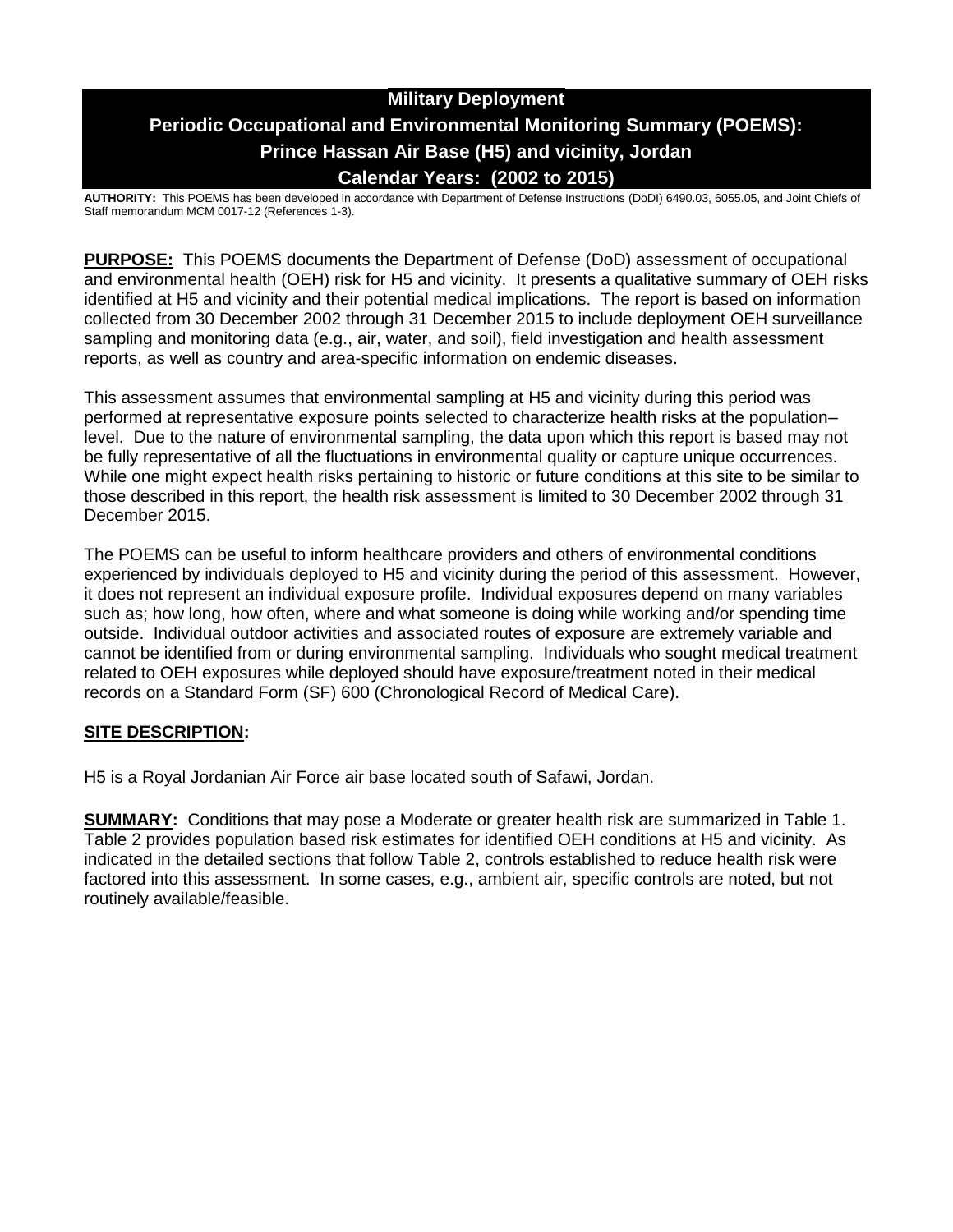## **Table 1: Summary of Occupational and Environmental Conditions with MODERATE or Greater Health Risk**

**Short-term health risks & medical implications:** The following hazards may be associated with potential acute health effects in some personnel during deployment at H5 and vicinity:

Food/waterborne diseases (e.g., bacterial diarrhea, typhoid/paratyphoid fever, diarrhea-protozoal); other endemic diseases (cutaneous leishmaniasis (acute), rickettsioses tickborne [spotted fever group], West Nile fever, and sandfly fever, leptospirosis, schistosomiasis, Q fever); and heat stress. For food/waterborne diseases (e.g., bacterial diarrhea, typhoid/paratyphoid fever, diarrhea-protozoal), if ingesting local food and water, the health effects can temporarily incapacitate personnel (diarrhea) or result in prolonged illness (typhoid/paratyphoid fever). Risks from food/waterborne diseases may have been reduced with preventive medicine controls and mitigation, which includes hepatitis A and typhoid fever vaccinations and only drinking from approved water sources in accordance with standing U.S. Central Command (CENTCOM) policy. For other vector-borne endemic diseases (cutaneous leishmaniasis (acute), rickettsioses tickborne [spotted fever group], West Nile fever, and sandfly fever), these diseases may constitute a significant risk due to exposure to biting vectors; risk reduced to 'Low' by proper wear of the treated uniform, application of repellent to exposed skin, bed net use, and appropriate chemoprophylaxis, as well as minimizing areas of standing water and other vector-breeding areas. For water contact diseases (leptospirosis and schistosomiasis) activities involving extensive contact with surface water increase risk. Animal contact diseases (Q fever), pose year-round risk. For heat stress, risk can be greater during months of April through October, and greater for susceptible persons including those older than 45, of low fitness level, unacclimatized, or with underlying medical conditions. Risks from heat stress may have been reduced with preventive medicine controls, work-rest cycles, proper hydration and nutrition, and mitigation.

Air quality: For inhalable coarse particulate matter less than 10 micrometers in diameter (PM<sub>10</sub>) from environmental dust and/or burn pits, the PM<sub>10</sub> overall short-term risk was not evaluated due to no sampling data. For inhalable fine particulate matter less than 2.5 micrometers in diameter (PM<sub>2.5</sub>) from environmental dust and/or burn pits, the PM<sub>2.5</sub> overall short-term risk was not evaluated due to insufficient data. However, the area is a dust-prone semi-arid desert environment, subject to vehicle traffic and an arid climate. Consequently, exposures to  $PM_{10}$  and  $PM_{2.5}$  may vary, as conditions varied, and may result in mild to more serious short-term health effects (e.g., eye, nose or throat and lung irritation) in some personnel while at this site, particularly exposures to high levels of dust such as during high winds or dust storms. For PM<sub>10</sub> and PM<sub>2.5</sub>, certain subgroups of the deployed forces (e.g., those with pre-existing asthma/cardio-pulmonary conditions) are at greatest risk of developing notable health effects. For burn pits (where they may have existed; for example, burn pits used by the local population), exposures may vary, as conditions may have varied. The  $PM_{10}$  and the  $PM_{2.5}$  overall short-term risks specifically for burn pits (where they may have existed) were not evaluated because no environmental samples were collected near burn pits and provided for risk analysis. However, exposure to high levels of  $PM_{10}$  and to  $PM_{2.5}$  in burn pit smoke may also result in mild to more serious short-term health effects (e.g., eye, nose or throat and lung irritation) in some personnel and certain subgroups while at this site - see Section 10.7. Although most short-term health effects from exposure to particulate matter and burn pit smoke should have resolved post-deployment, providers should be prepared to consider the relationship between deployment exposures and current complaints. Some individuals may have sought treatment for acute respiratory irritation during their time at H5 and vicinity. Personnel who reported with symptoms or required treatment while at this site should have exposure and treatment noted in medical record (e.g., electronic medical record and/or on a SF 600 (Chronological Record of Medical Care).

**Long-term health risks & medical implications:** The following hazards may be associated with potential chronic health effects in some personnel during deployment at H5 and vicinity:

Air quality: For PM<sub>2.5</sub> from environmental dust and/or burn pits, the overall long-term risk was not evaluated due to insufficient data. PM<sub>10</sub> was not evaluated for long-term risk due to no available health guidelines and no sampling data. However, the area is a dust-prone semi-arid desert environment, and conditions may have varied. For burn pits (where they may have existed; for example, burn pits used by the local population), exposures may vary, as conditions may have varied. For burn pits, the long-term risk for PM2.5 was not evaluated due to no sampling data available for analysis. For burn pits, PM<sup>10</sup> was not evaluated for long-term risk due to no available health guidelines and no sampling data. For burn pits, see Section 10.7. For inhalational exposure to high levels of dust,  $PM_{10}$  and  $PM_{2.5}$ , such as during high winds or dust storms, and for exposure to burn pit smoke, it is considered possible that some otherwise healthy personnel who were exposed for a long-term period to dust and particulate matter could develop certain health conditions (e.g., reduced lung function, cardiopulmonary disease). Personnel with a history of asthma or cardiopulmonary disease could potentially be more likely to develop such chronic health conditions. While the dust and particulate matter exposures and exposures to burn pits are acknowledged, at this time there were no specific recommended, post-deployment medical surveillance evaluations or treatments. Providers should still consider overall individual health status (e.g., any underlying conditions/susceptibilities) and any potential unique individual exposures (such as burn pits/barrels, incinerators, occupational or specific personal dosimeter data) when assessing individual concerns. Certain individuals may need to be followed/evaluated for specific occupational exposures/injuries (e.g., annual audiograms as part of the medical surveillance for those enrolled in the Hearing Conservation Program; and personnel covered by Respiratory Protection Program and/or Hazardous Waste/Emergency Responders Medical Surveillance).

> Page 2 of 20 Reviewed by CENTCOM (22 February 2017) Final Approval Date (9 April 2018)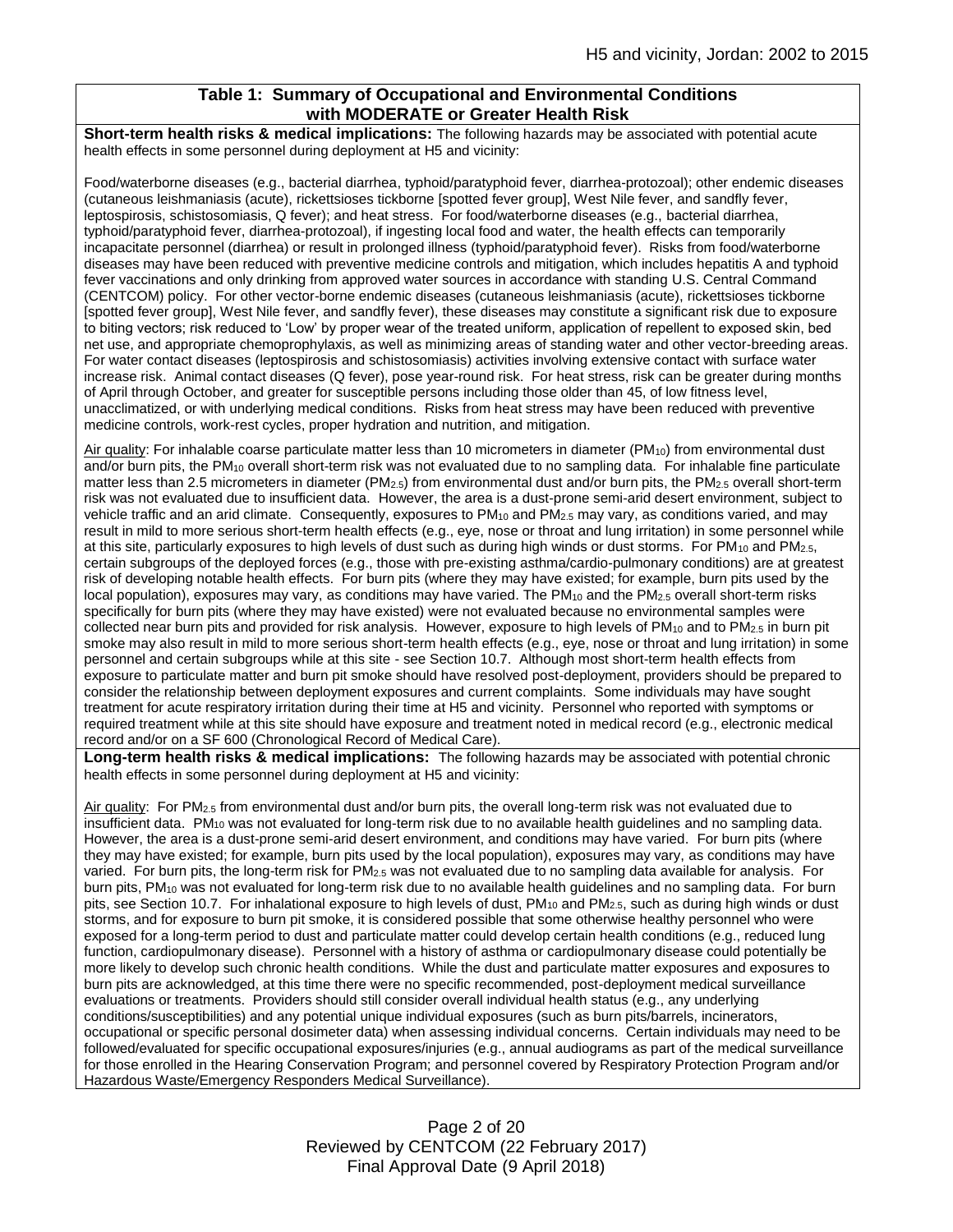| Source of<br><b>Identified Health</b><br>Risk <sup>3</sup> | Unmitigated Health Risk Estimate <sup>4</sup>                                                                                                                                                                                                                                                                                                                                                                                                 | <b>Control Measures</b><br>Implemented                                                                                                                                       | <b>Residual Health Risk Estimate<sup>4</sup></b>                                                                                                                                                                                                                                                                                                         |  |
|------------------------------------------------------------|-----------------------------------------------------------------------------------------------------------------------------------------------------------------------------------------------------------------------------------------------------------------------------------------------------------------------------------------------------------------------------------------------------------------------------------------------|------------------------------------------------------------------------------------------------------------------------------------------------------------------------------|----------------------------------------------------------------------------------------------------------------------------------------------------------------------------------------------------------------------------------------------------------------------------------------------------------------------------------------------------------|--|
| <b>AIR</b>                                                 |                                                                                                                                                                                                                                                                                                                                                                                                                                               |                                                                                                                                                                              |                                                                                                                                                                                                                                                                                                                                                          |  |
| $PM_{10}$                                                  | Short-term: No data available to<br>assess risk. Daily levels vary; acute<br>health effects (e.g., upper respiratory<br>tract irritation) more pronounced during<br>peak days. More serious effects are<br>possible in susceptible persons (e.g.,<br>those with asthma/pre-existing<br>respiratory diseases).<br>Long-term: No health guidelines and                                                                                          | Limiting strenuous<br>physical activities when air<br>quality is especially poor;<br>and actions such as<br>closing tent flaps,<br>windows, and doors.                       | Short-term: No data available to<br>assess risk. Daily levels vary; acute<br>health effects (e.g., upper respiratory<br>tract irritation) more pronounced during<br>peak days. More serious effects are<br>possible in susceptible persons (e.g.,<br>those with asthma/pre-existing<br>respiratory diseases).<br>Long-term: No health guidelines and     |  |
|                                                            | no data available to assess risk.                                                                                                                                                                                                                                                                                                                                                                                                             |                                                                                                                                                                              | no data available to assess risk.                                                                                                                                                                                                                                                                                                                        |  |
| PM <sub>2.5</sub>                                          | Short-term: Insufficient data available<br>to assess risk. A majority of the time<br>mild acute (short term) health effects<br>are anticipated; certain peak levels<br>may produce mild eye, nose, or throat<br>irritation in some personnel and pre-<br>Limiting strenuous<br>existing health conditions (e.g., asthma<br>physical activities when air<br>or cardiopulmonary diseases) may be<br>quality is especially poor;<br>exacerbated. |                                                                                                                                                                              | Short-term: Insufficient data available<br>to assess risk. A majority of the time<br>mild acute (short term) health effects<br>are anticipated; certain peak levels<br>may produce mild eye, nose, or throat<br>irritation in some personnel and pre-<br>existing health conditions (e.g., asthma<br>or cardiopulmonary diseases) may be<br>exacerbated. |  |
|                                                            | Long-term: Insufficient data available<br>to assess risk. A small percentage of<br>personnel may be at increased risk for<br>developing chronic conditions,<br>particularly those more susceptible to<br>acute effects (e.g., those with<br>asthma/preexisting respiratory<br>diseases)                                                                                                                                                       | and actions such as<br>closing tent flaps,<br>windows, and doors.                                                                                                            | Long-term: Insufficient data available<br>to assess risk. A small percentage of<br>personnel may be at increased risk for<br>developing chronic conditions,<br>particularly those more susceptible to<br>acute effects (e.g., those with<br>asthma/preexisting respiratory<br>diseases).                                                                 |  |
| <b>ENDEMIC</b><br><b>DISEASE</b>                           |                                                                                                                                                                                                                                                                                                                                                                                                                                               |                                                                                                                                                                              |                                                                                                                                                                                                                                                                                                                                                          |  |
| Food borne and<br>Waterborne                               | Short-term: Variable. High (bacterial<br>diarrhea) to Moderate (protozoal<br>diarrhea and typhoid/paratyphoid<br>fever) to Low (brucellosis and hepatitis<br>E) to None (hepatitis A).                                                                                                                                                                                                                                                        | Preventive measures<br>include hepatitis A and<br>typhoid fever vaccination<br>and consumption of food<br>and water only from                                                | Short-term: Low to none.                                                                                                                                                                                                                                                                                                                                 |  |
|                                                            | Long-term: None identified.                                                                                                                                                                                                                                                                                                                                                                                                                   | approved sources.                                                                                                                                                            | Long-term: None identified.                                                                                                                                                                                                                                                                                                                              |  |
| Arthropod Vector-<br>Borne                                 | Short-term: Variable. Moderate<br>(leishmaniasis-cutaneous,<br>rickettsioses tickborne [spotted fever<br>group], West Nile fever, and sandfly<br>fever) to Low (leishmaniasis-visceral,<br>Crimean-Congo hemorrhagic fever,<br>sindbis and sindbis-like viruses, and<br>plague).                                                                                                                                                              | Preventive measures<br>include proper wear of<br>treated uniform,<br>application of repellent to<br>exposed skin, and bed net<br>use, minimizing areas of<br>standing water. | Short-term: Low.                                                                                                                                                                                                                                                                                                                                         |  |
|                                                            | Long-term: Low (leishmaniasis-<br>visceral infection).                                                                                                                                                                                                                                                                                                                                                                                        |                                                                                                                                                                              | Long-term: No data available.                                                                                                                                                                                                                                                                                                                            |  |
| Water-Contact                                              | Short-term: Moderate (leptospirosis<br>and schistosomiasis).                                                                                                                                                                                                                                                                                                                                                                                  | Prohibiting recreational<br>water activities and water                                                                                                                       | Short-term: Low (leptospirosis and<br>schistosomiasis).                                                                                                                                                                                                                                                                                                  |  |
|                                                            | Long-term: No data available.                                                                                                                                                                                                                                                                                                                                                                                                                 | contact avoidance.                                                                                                                                                           | Long-term: No data available.                                                                                                                                                                                                                                                                                                                            |  |
| Respiratory                                                | Short-term: Low (tuberculosis and<br>meningococcal meningitis).                                                                                                                                                                                                                                                                                                                                                                               | Providing adequate living<br>and work space; medical                                                                                                                         | Short-term: Low (tuberculosis and<br>meningococcal meningitis).                                                                                                                                                                                                                                                                                          |  |
|                                                            | Long-term: No data available.                                                                                                                                                                                                                                                                                                                                                                                                                 | screening; vaccination.                                                                                                                                                      | Long-term: No data available.                                                                                                                                                                                                                                                                                                                            |  |

|  |  |  | Table 2. Population-Based Health Risk Estimates - H5 and vicinity $^{1,2}$ |  |  |
|--|--|--|----------------------------------------------------------------------------|--|--|
|--|--|--|----------------------------------------------------------------------------|--|--|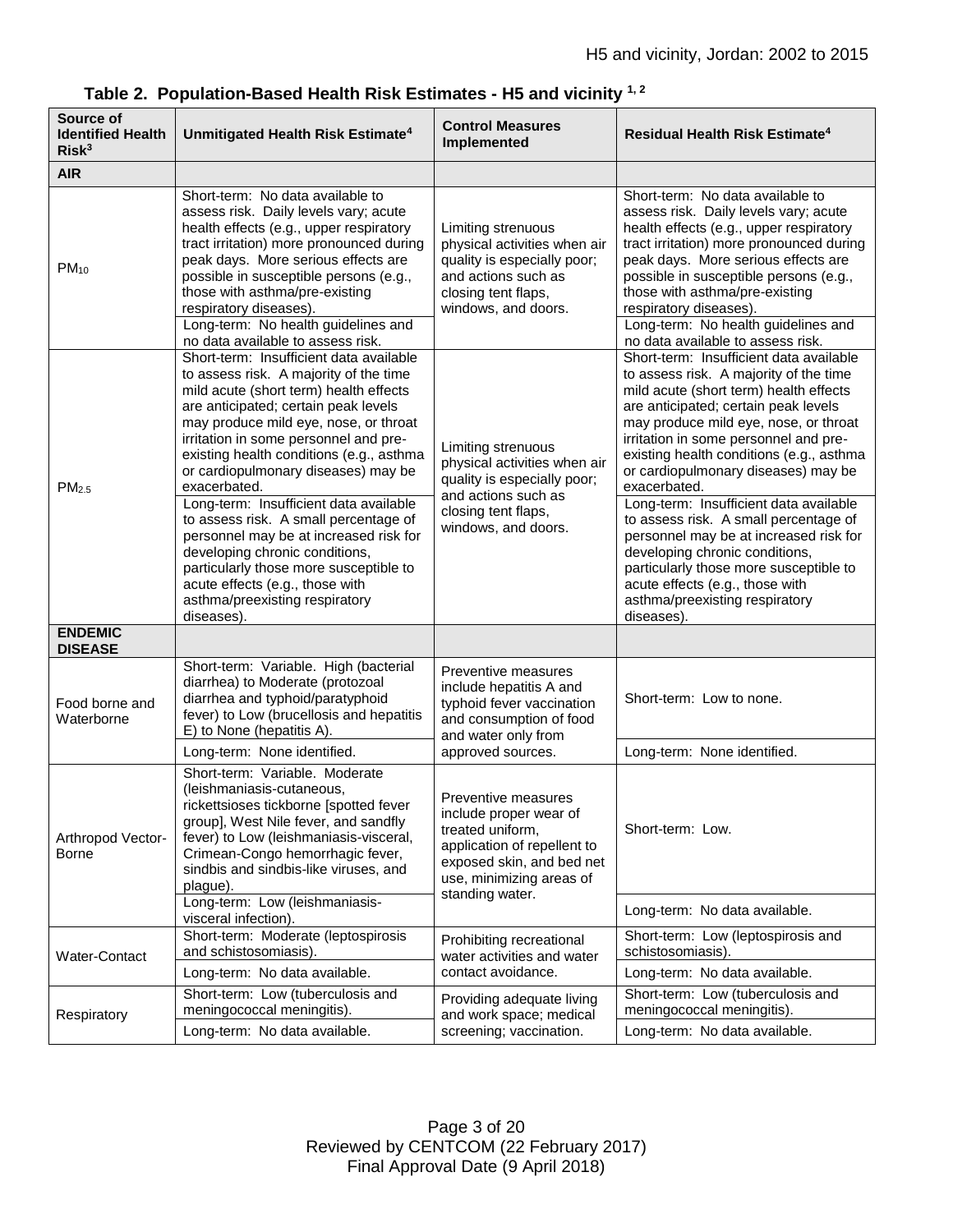| Source of<br><b>Identified Health</b><br>Risk <sup>3</sup> | Unmitigated Health Risk Estimate <sup>4</sup>                                                                                                               | <b>Control Measures</b><br>Implemented                                                                                                                                                                                                                                                                              | <b>Residual Health Risk Estimate<sup>4</sup></b>                                                                                                            |
|------------------------------------------------------------|-------------------------------------------------------------------------------------------------------------------------------------------------------------|---------------------------------------------------------------------------------------------------------------------------------------------------------------------------------------------------------------------------------------------------------------------------------------------------------------------|-------------------------------------------------------------------------------------------------------------------------------------------------------------|
| Animal-Contact                                             | Short-term: Variable. Moderate (Q-<br>fever) to Low (rabies, anthrax, and<br>H5N1 avian influenza).                                                         | Prohibiting contact with,<br>adoption, or feeding of<br>feral animals in                                                                                                                                                                                                                                            | Short-term: No data available.                                                                                                                              |
|                                                            | Long-term: Low (rabies).                                                                                                                                    | accordance with<br><b>CENTCOM General Order</b><br>1C. Risks are further<br>reduced in the event of<br>assessed contact by<br>prompt post-exposure<br>rabies prophylaxis in<br>accordance with the<br><b>Center for Disease</b><br>Control's Advisory<br>Committee on<br><b>Immunization Practices</b><br>quidance. | Long-term: No data available.                                                                                                                               |
| <b>VENOMOUS</b><br><b>ANIMALS</b>                          |                                                                                                                                                             |                                                                                                                                                                                                                                                                                                                     |                                                                                                                                                             |
| Snakes,<br>scorpions, and<br>spiders                       | Short-term: Low. If exposed, effects<br>of venom vary with species from mild<br>localized swelling to potentially lethal<br>effects.                        | Risk reduced by avoiding<br>contact, proper wear of<br>uniform (especially                                                                                                                                                                                                                                          | Short-term: Low; If exposed, effects of<br>venom vary with species from mild<br>localized swelling to potentially lethal<br>effects.                        |
|                                                            | Long-term: Not an identified source of<br>health risk.                                                                                                      | footwear), and proper and<br>timely treatment.                                                                                                                                                                                                                                                                      | Long-term: Not an identified source of<br>health risk.                                                                                                      |
| <b>HEAT/COLD</b><br><b>INJURY</b>                          |                                                                                                                                                             |                                                                                                                                                                                                                                                                                                                     |                                                                                                                                                             |
| Heat                                                       | Short-term: Variable, mitigated to<br>Low.                                                                                                                  | Preventive measures<br>include education and                                                                                                                                                                                                                                                                        | Short-term: Variable, mitigated to<br>Low.                                                                                                                  |
|                                                            | Long-term: No health guidelines.                                                                                                                            | communication of heat<br>casualty prevention<br>information, identification<br>of individuals who exhibit<br>risk factors,<br>implementation of work-<br>rest guides, proper<br>hydration and food intake,<br>and use of recommended<br>clothing.                                                                   | Long-term: No health guidelines.                                                                                                                            |
| Cold                                                       | Short-term: Low.                                                                                                                                            | Preventive measures<br>include education and                                                                                                                                                                                                                                                                        | Short-term: Low.                                                                                                                                            |
|                                                            | Long-term: Low. Long-term health<br>implications from cold injuries are rare<br>but can occur, especially from more<br>serious injuries such as frost bite. | communication of cold<br>casualty prevention<br>information, use of<br>recommended clothing<br>and personal protection,<br>activity to keep warm,<br>proper hydration and food<br>intake, and use of<br>adequate shelter.                                                                                           | Long-term: Low; Long-term health<br>implications from cold injuries are rare<br>but can occur, especially from more<br>serious injuries such as frost bite. |
| <b>Unique</b><br>Incidents/<br><b>Concerns</b>             |                                                                                                                                                             |                                                                                                                                                                                                                                                                                                                     |                                                                                                                                                             |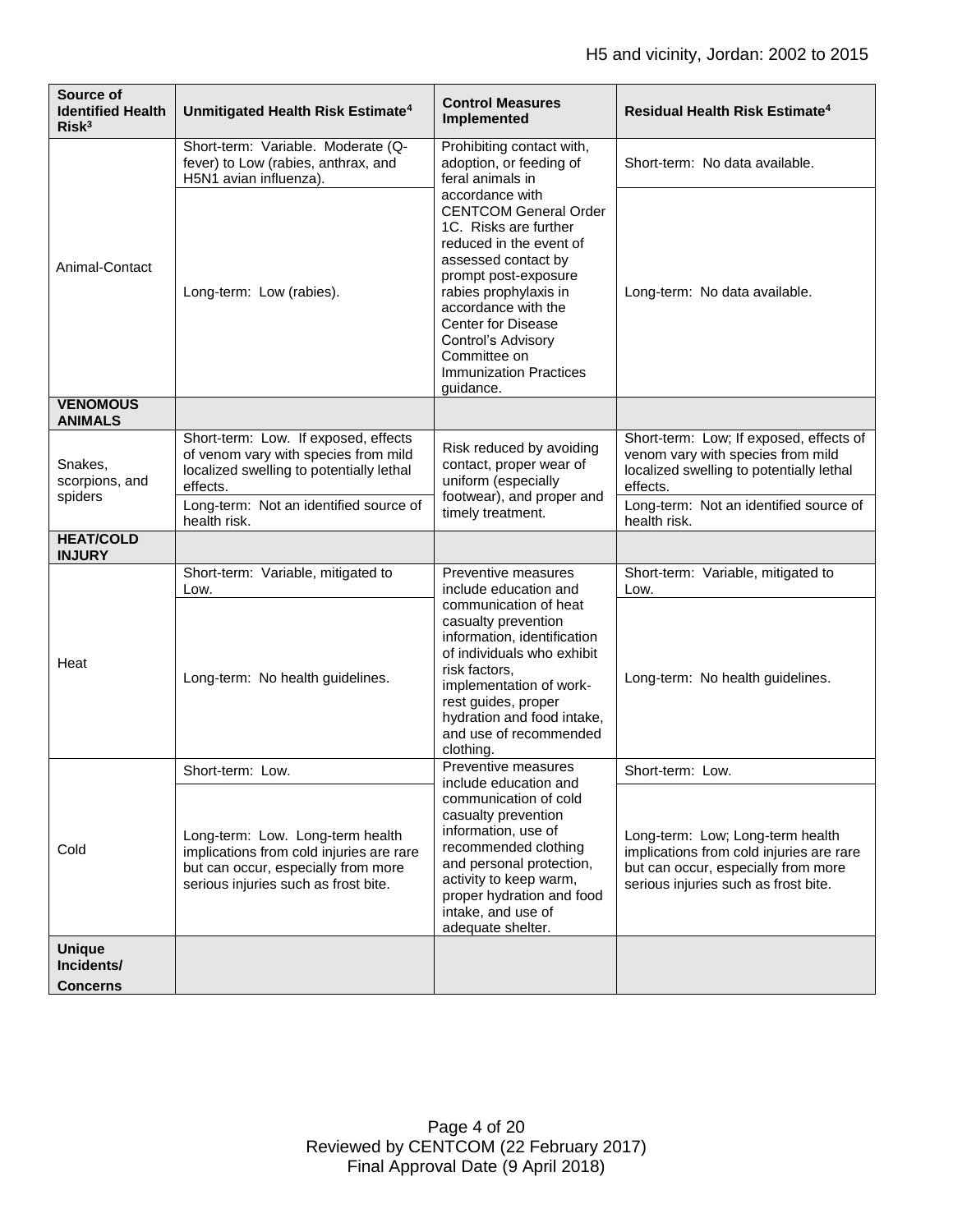| Source of<br><b>Identified Health</b><br>Risk <sup>3</sup> | Unmitigated Health Risk Estimate <sup>4</sup>                                                                                                                                                                                                                                                                                                                                                                                                                                                                                                                                                                                                                                                                                                                                                                                                                                                                                                                                                                                                                                                                                                                                                                                                                                                                                                                                                                                                                                                                                                                                                                     | <b>Control Measures</b><br>Implemented                                                                                                                                                                           | <b>Residual Health Risk Estimate<sup>4</sup></b>                                                                                                                                                                                                                                                                                                                                                                                                                                                                                                                                                                                                                                                                                                                                                                                                                                                                                                                                                                                                                                                                                                                                                                                                                                                                                                                                                                                                                                                                                                                                                      |
|------------------------------------------------------------|-------------------------------------------------------------------------------------------------------------------------------------------------------------------------------------------------------------------------------------------------------------------------------------------------------------------------------------------------------------------------------------------------------------------------------------------------------------------------------------------------------------------------------------------------------------------------------------------------------------------------------------------------------------------------------------------------------------------------------------------------------------------------------------------------------------------------------------------------------------------------------------------------------------------------------------------------------------------------------------------------------------------------------------------------------------------------------------------------------------------------------------------------------------------------------------------------------------------------------------------------------------------------------------------------------------------------------------------------------------------------------------------------------------------------------------------------------------------------------------------------------------------------------------------------------------------------------------------------------------------|------------------------------------------------------------------------------------------------------------------------------------------------------------------------------------------------------------------|-------------------------------------------------------------------------------------------------------------------------------------------------------------------------------------------------------------------------------------------------------------------------------------------------------------------------------------------------------------------------------------------------------------------------------------------------------------------------------------------------------------------------------------------------------------------------------------------------------------------------------------------------------------------------------------------------------------------------------------------------------------------------------------------------------------------------------------------------------------------------------------------------------------------------------------------------------------------------------------------------------------------------------------------------------------------------------------------------------------------------------------------------------------------------------------------------------------------------------------------------------------------------------------------------------------------------------------------------------------------------------------------------------------------------------------------------------------------------------------------------------------------------------------------------------------------------------------------------------|
| <b>Burn Pits</b>                                           | Short-term: No data available. Where<br>burn pits may have existed in the<br>vicinity (for example, burn pits used by<br>the local population), the PM <sub>10</sub> and the<br>PM <sub>2.5</sub> overall short-term risks<br>specifically for burn pits were not<br>evaluated because no environmental<br>samples were collected near burn pits<br>and provided for risk analysis. See<br>Section 10.7. Exposure to burn pit<br>smoke is variable. Exposure to high<br>levels of $PM_{10}$ and $PM_{2.5}$ from smoke<br>may result in mild to more serious<br>short-term health effects (e.g., eye,<br>nose or throat and lung irritation) in<br>some personnel and certain<br>subgroups.<br>Long-term: No data available. Where<br>burn pits may have existed in the<br>vicinity (for example, burn pits used by<br>the local population), the PM <sub>10</sub> and the<br>PM <sub>2.5</sub> overall long-term risks<br>specifically for burn pits were not<br>evaluated because no environmental<br>samples were collected near burn pits<br>and provided for risk analysis. See<br>Section 10.7. Exposure to burn pit<br>smoke is variable. Exposure to high<br>levels of PM <sub>10</sub> and PM <sub>2.5</sub> in the smoke<br>may be associated with some<br>otherwise healthy personnel, who were<br>exposed for a long-term period,<br>possibly developing certain health<br>conditions (e.g., reduced lung function,<br>cardiopulmonary disease). Personnel<br>with a history of asthma or<br>cardiopulmonary disease could<br>potentially be more likely to develop<br>such chronic health conditions. | Control measures may<br>have included locating<br>burn pits downwind of<br>prevailing winds,<br>increased distance from<br>troop populations, and<br>improved waste<br>segregation and<br>management techniques. | Short-term: No data available. Where<br>burn pits may have existed in the<br>vicinity (for example, burn pits used by<br>the local population), the PM10 and the<br>PM <sub>2.5</sub> overall short-term risks<br>specifically for burn pits were not<br>evaluated because no environmental<br>samples were collected near burn pits<br>and provided for risk analysis. See<br>Section 10.7. Exposure to burn pit<br>smoke is variable. Exposure to high<br>levels of $PM_{10}$ and $PM_{2.5}$ from smoke<br>may result in mild to more serious<br>short-term health effects (e.g., eye,<br>nose or throat and lung irritation) in<br>some personnel and certain<br>subgroups.<br>Long-term: No data available. Where<br>burn pits may have existed in the<br>vicinity (for example, burn pits used by<br>the local population), the PM <sub>10</sub> and the<br>PM <sub>2.5</sub> overall long-term risks<br>specifically for burn pits were not<br>evaluated because no environmental<br>samples were collected near burn pits<br>and provided for risk analysis. See<br>Section 10.7. Exposure to burn pit<br>smoke is variable. Exposure to high<br>levels of PM <sub>10</sub> and PM <sub>2.5</sub> in the smoke<br>may be associated with some<br>otherwise healthy personnel, who were<br>exposed for a long-term period,<br>possibly developing certain health<br>conditions (e.g., reduced lung function,<br>cardiopulmonary disease). Personnel<br>with a history of asthma or<br>cardiopulmonary disease could<br>potentially be more likely to develop<br>such chronic health conditions. |

<sup>1</sup>This Summary Table provides a qualitative estimate of population-based short- and long-term health risks associated with the occupational and environmental health conditions at H5 and vicinity. It does not represent an individual exposure profile. Actual individual exposures and health effects depend on many variables. For example, while a chemical may have been present in the environment, if a person did not inhale, ingest, or contact a specific dose of the chemical for adequate duration and frequency, then there may have been no health risk. Alternatively, a person at a specific location may have experienced a unique exposure which could result in a significant individual exposure. Any such person seeking medical care should have their specific exposure documented in an SF 600.

 $2$  This assessment is based on specific environmental sampling data and reports obtained from 30 December 2002 through 31 December 2015. Sampling locations are assumed to be representative of exposure points for the camp population but may not reflect all the fluctuations in environmental quality or capture unique exposure incidents.

<sup>3</sup>This Summary Table is organized by major categories of identified sources of health risk. It only lists those sub-categories specifically identified and addressed at H5 and vicinity. The health risks are presented as Low, Moderate, High or Extremely High for both acute and chronic health effects. The health risk level is based on an assessment of both the potential severity of the health effects that could be caused and probability of the exposure that would produce such health effects. Details can be obtained from the Army Public Health Center (Provisional). Where applicable, "None Identified" is used when though a potential exposure is identified, and no health risks of either a specific acute or chronic health effects are determined. More detailed descriptions of OEH exposures that are evaluated but determined to pose no health risk are discussed in the following sections of this report.

<sup>4</sup>Health risks in this Summary Table are based on quantitative surveillance thresholds (e.g., endemic disease rates; host/vector/pathogen surveillance) or screening levels, e.g., Military Exposure Guidelines (MEGs) for chemicals. Some previous assessment reports may provide slightly inconsistent health risk estimates because quantitative criteria such as MEGs may have changed since the samples were originally evaluated and/or because this assessment makes use of all historic site data while previous reports may have only been based on a select few samples.

> Page 5 of 20 Reviewed by CENTCOM (22 February 2017) Final Approval Date (9 April 2018)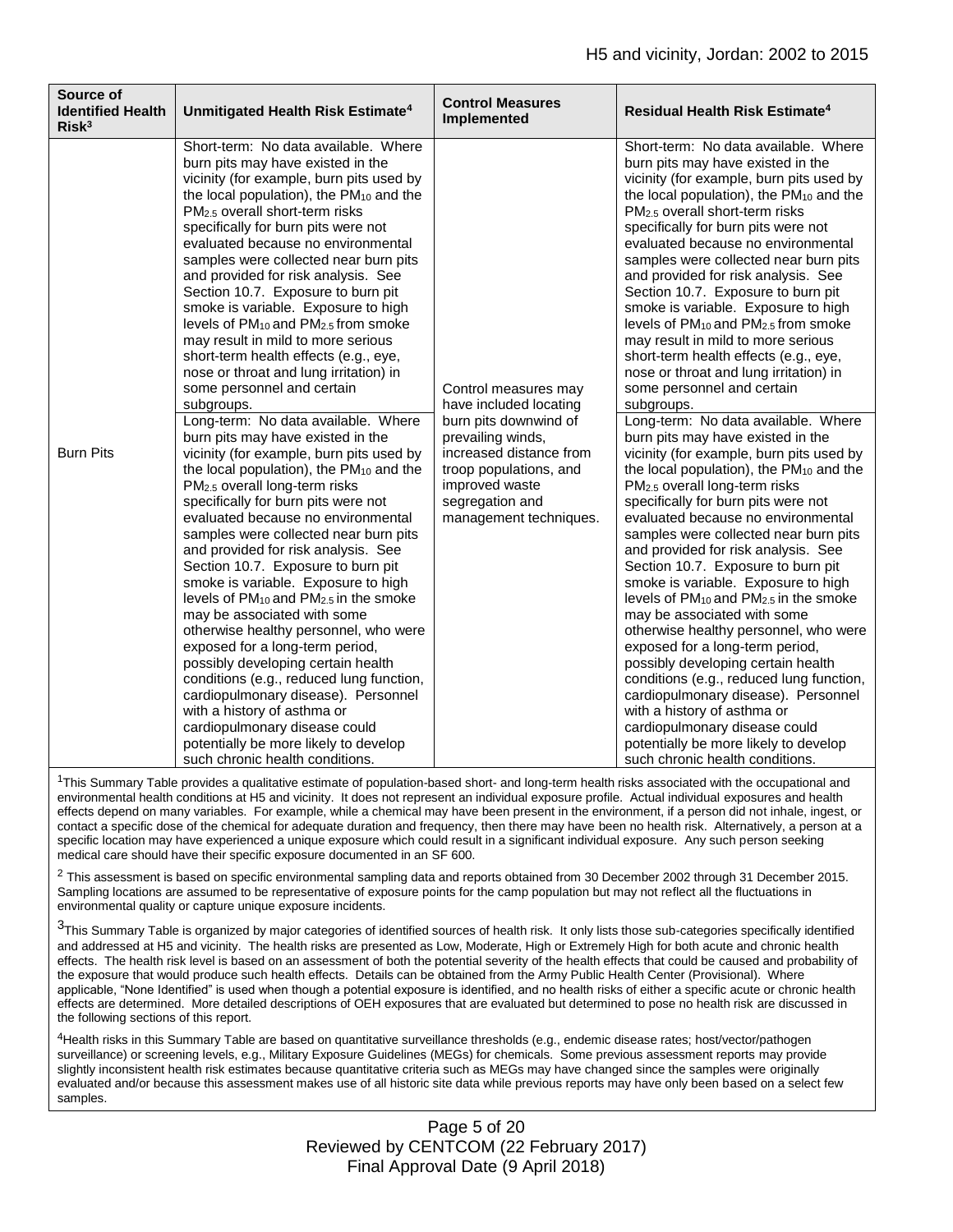## **1 Discussion of Health Risks at H5 and vicinity, Jordan by Source**

The following sections provide additional information about the OEH conditions summarized above. All risk assessments were performed using the methodology described in the U.S. Army Public Health Command (USAPHC) Technical Guide 230, *Environmental Health Risk Assessment and Chemical Exposure Guidelines for Deployed Military Personnel* (Reference 4). All OEH risk estimates represent residual risk after accounting for preventive controls in place. Occupational exposures and exposures to endemic diseases are greatly reduced by preventive measures. For environmental exposures related to airborne dust, there are limited preventive measures available, and available measures have little efficacy in reducing exposure to ambient conditions.

The ProUCL version 5.0 software package was used for statistical analyses (Reference 5). Means are followed by standard deviation. Risk characterization was based on the 95 percent upper confidence level of the arithmetic mean (95% UCL) or the arithmetic mean depending on the quality and quantity of the data being evaluated. The sample mean is an uncertain estimate of the true mean of the population exposure point concentration (PEPC). The 95% UCL reduces the uncertainty inherent in the sample mean and states with a higher level of confidence that the mean PEPC is no greater than the 95% UCL.

# **2 Air**

## 2.1 Site-Specific Sources Identified

H5 and vicinity is situated in a dusty semi-arid desert environment. Inhalational exposure to high levels of dust and particulate matter, such as during high winds or dust storms, may result in mild to more serious short-term health effects (e.g., eye, nose or throat and lung irritation) in some personnel. Additionally, certain subgroups of the deployed forces (e.g., those with pre-existing asthma/cardio pulmonary conditions) are at greatest risk of developing notable health effects.

## 2.2 Particulate matter

Particulate matter (PM) is a complex mixture of extremely small particles suspended in the air. The PM includes solid particles and liquid droplets emitted directly into the air by sources such as: power plants, motor vehicles, aircraft, generators, construction activities, fires, and natural windblown dust. The PM can include sand, soil, metals, volatile organic compounds, allergens, and other compounds such as nitrates or sulfates that are formed by condensation or transformation of combustion exhaust. The PM composition and particle size vary considerably depending on the source. Generally, PM of health concern is divided into two fractions:  $PM_{10}$  and  $PM_{2.5}$ , which can reach the deepest regions of the lungs when inhaled. Exposure to excessive PM is linked to a variety of potential health effects. PM<sub>10</sub> samples were not collected at H5 from 30 December 2002 through 31 December 2015.

### $2.3$  PM<sub>2.5</sub>

## 2.3.1 Exposure Guidelines:

Short Term (24-hour)  $PM<sub>2.5</sub>$  ( $\mu q/m<sup>3</sup>$ ):

- 
- 
- $\bullet$  Critical MEG = 500

): Long-term (1-year)  $PM<sub>2.5</sub> MEGs (µg/m<sup>3</sup>)$ :

- Negligible MEG =  $65$  Negligible MEG =  $15$
- Marginal MEG =  $250$   $\bullet$  Marginal MEG =  $65$ .

Page 6 of 20 Reviewed by CENTCOM (22 February 2017) Final Approval Date (9 April 2018)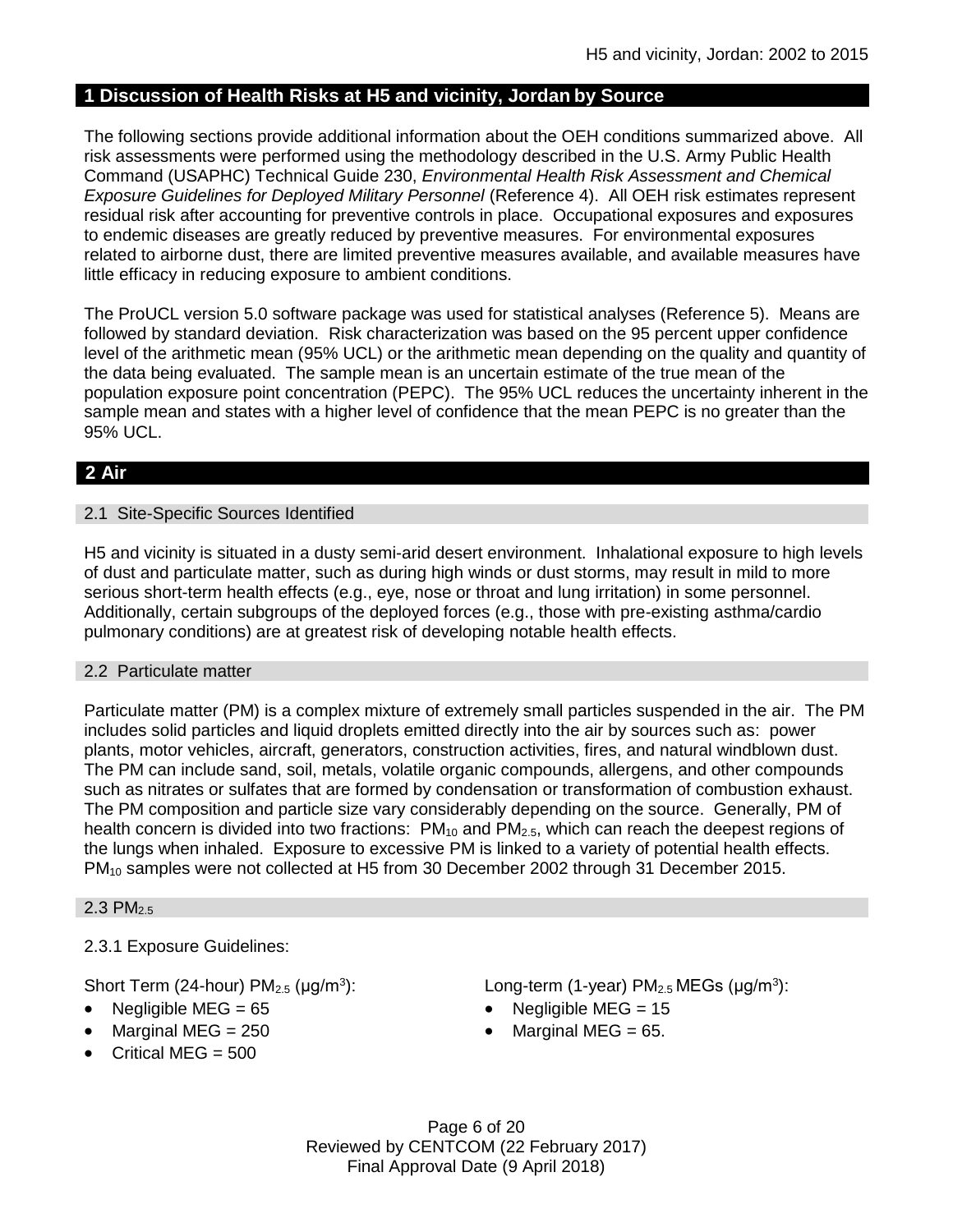2.3.2 Sample data/Notes:

A total of one valid PM2.5 air samples was collected in 2015, no samples were taken prior to 2015. The 24-hour  $PM<sub>2.5</sub>$  concentration was 44  $\mu$ g/m<sup>3</sup>.

2.3.3 Short-term health risks:

**There was insufficient data with which to characterize short-term health risk from exposure to PM2.5 in air**. Daily average health risk levels for PM2.5 show no hazard for the one day that sampled.

2.3.4 Long-term health risks:

**There was insufficient data with which to characterize long-term health risk from exposure to PM2.5 in air**.

2.4 Airborne Metals

2.4.1 Airborne Metals from  $PM_{2.5}$ 

2.4.1.1 Sample data/Notes:

A total of one valid PM2.5 airborne metal sample was collected at H5 and vicinity in 2015. None of the analyzed metals in the collected samples were found at concentrations above the 1-year Negligible MEGs.

2.4.1.2 Short-term and long-term health risks:

**There was insufficient data with which to characterize short-term and long-term health risk from exposure to airborne metals in PM2.5 in air**.

2.5 VOCs

2.5.1 Sample data/Notes:

The health risk assessment is based on average and peak concentrations of one valid VOC air samples collected at H5 and vicinity in 2015. None of the analyzed VOCs in the collected samples were found at concentrations above the 1-year Negligible MEGs.

2.5.2 Short-term and long-term health risks:

**There was insufficient data with which to characterize short-term and long-term health risk from exposure to airborne VOCs in air**.

## **3 Soil**

3.1 Site-Specific Sources Identified

3.2 Sample data/Notes:

A total of eight valid surface soil samples were collected in 2002 and 2015 to assess OEH health risk to deployed personnel. The primary soil contamination exposure pathways are dermal contact and dust inhalation. Typical parameters analyzed for included semi volatile organic compounds, heavy metals,

> Page 7 of 20 Reviewed by CENTCOM (22 February 2017) Final Approval Date (9 April 2018)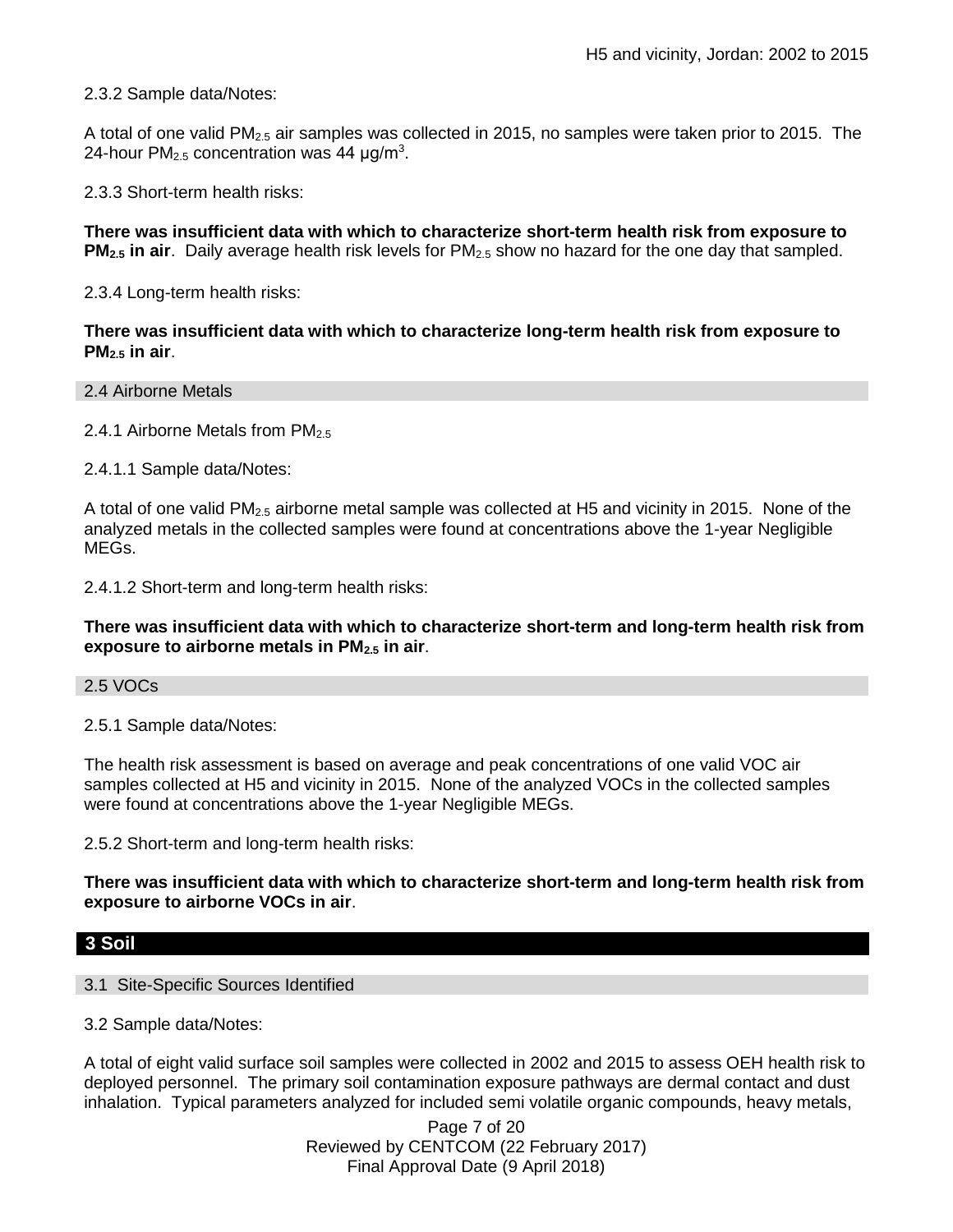polychlorinated biphenyls, pesticides, herbicides. If the contaminant was known or suspected, other parameters may have been analyzed for (i.e., total petroleum hydrocarbons and polycyclic aromatic hydrocarbons near fuel spills). For the risk assessment, personnel are assumed to have remained at this location for 6 months to 1 year.

3.3 Short-term health risk:

**Not an identified source of health risk**. Currently, sampling data for soil are not evaluated for short term (acute) health risks**.**

3.4 Long-term health risk:

**None identified based on available sample data.** No parameters exceeded 1-year Negligible MEGs for dermal contact. The dust inhalation exposure pathway is addressed in Section 2 above.

## **4 Water**

In order to assess the health risk to U.S. personnel from exposure to water in theater, the Army Public Health Center (Provisional) identified the most probable exposure pathways. These are based on the administrative information provided on the field data sheets submitted with the samples taken over the time period being evaluated. There is a possibility that personnel, particularly at small outlying camps, may have used water that was not regularly disinfected for showering, personal hygiene, or cleaning. Field data sheets indicate that bottled water is the only approved source of drinking water, however, in instances where bottled water was unavailable, other water sources were used. Drinking water samples were not collected from this site.

## 4.1 Non-drinking Water

### 4.1.1 Site-Specific Sources Identified

Although the primary route of exposure for most microorganisms is ingestion of contaminated water, dermal exposure to some microorganisms, chemicals, and biologicals may also cause adverse health effects. Complete exposure pathways would include brushing teeth, personal hygiene, washing dishes, cooking, providing medical and dental care using a contaminated water supply, or during dermal contact at vehicle or aircraft wash racks.

### 4.1.2 Sample data/Notes:

To assess the potential for adverse health effects to troops the following assumptions were made about dose and duration: All U.S. personnel at this location were expected to remain at this site for approximately one year. A conservative (protective) assumption is that personnel were exposed to less than 5 liters per day (L/day) of non-drinking water for up to 365 days. It is further assumed that control measures and/or personal protective equipment were not used. A total of three valid drinking water samples were collected from 2003 and 2015. None of the analyzed chemicals in the collected samples were found at concentrations above the 1-year Negligible MEGs.

4.1.3 Short-term and long-term health risks:

**There was insufficient data with which to characterize short-term and long-term health risk from exposure to chemicals in drinking water**.

> Page 8 of 20 Reviewed by CENTCOM (22 February 2017) Final Approval Date (9 April 2018)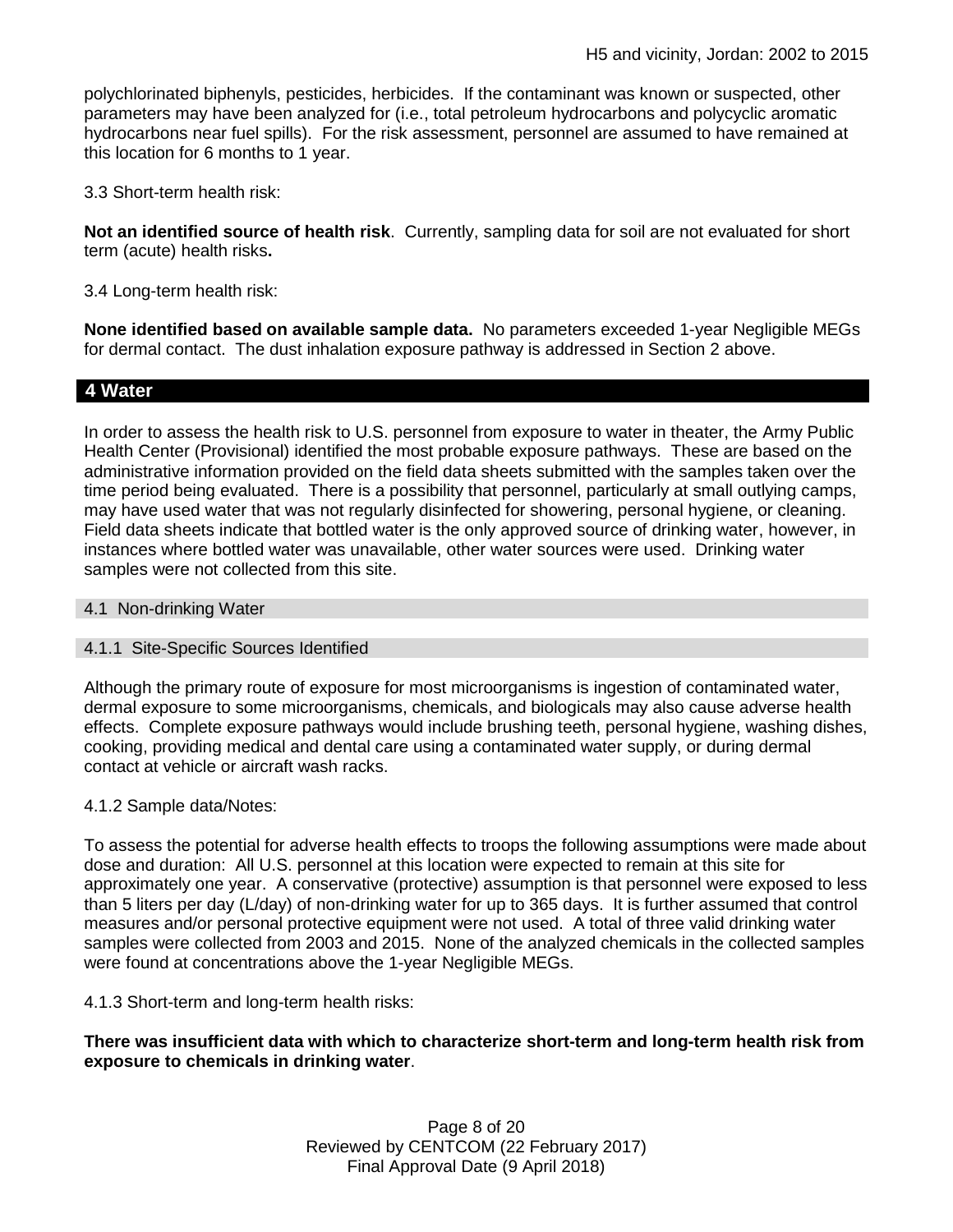## **5 Military Unique**

#### 5.1 Chemical Biological, Radiological Nuclear Weapons

No specific hazard sources were documented in the Defense Occupational and Environmental Health Readiness System (DOEHRS), or the Military Exposure Surveillance Library (MESL) from the 30 December 2002 through 31 December 2015 timeframe (References 1 and 6).

#### 5.2 Depleted Uranium

No specific hazard sources were documented in the DOEHRS, or MESL from the 30 December 2002 through 31 December 2015 timeframe (References 1 and 6).

#### 5.3 Ionizing Radiation

No specific hazard sources were documented in the DOEHRS, or MESL from the 30 December 2002 through 31 December 2015 timeframe (References 1 and 6).

#### 5.4 Non-Ionizing Radiation

No specific hazard sources were documented in the DOEHRS, or MESL from the 30 December 2002 through 31 December 2015 timeframe (References 1 and 6).

### **6 Endemic Diseases**

This document lists the endemic diseases reported in the region, its specific health risks and severity and general health information about the diseases. U.S. CENTCOM Modification 12 (Reference 7) lists deployment requirements, to include immunizations and chemoprophylaxis, in effect during the timeframe of this POEMS.

#### 6.1 Food borne and Waterborne Diseases

Food borne and waterborne diseases in the area are transmitted through the consumption of local food and water. Sanitation varied with location but typically was below U.S. standards. Local food and water sources (including ice) may have been contaminated with pathogenic bacteria, parasites, and viruses to which most U.S. Service Members had little or no natural immunity. In addition, although not specifically assessed in this document, significant outbreaks of viral gastroenteritis and food poisoning may have occurred. Mitigation strategies include consuming food and water from approved sources, vaccinations, frequent hand washing, and general sanitation practices.

### 6.1.1 Diarrheal diseases (bacteriological)

**High, mitigated to Low**: An operationally significant attack rate (potentially 11-50 percent per month) could have occurred among personnel consuming local food, water, or ice. Field conditions (including lack of hand washing and primitive sanitation) may have facilitated person-to-person spread and epidemics. Typically it is treated in an outpatient setting with recovery and return to duty in less than 72 hours with appropriate therapy. A small proportion of infections may have required greater than 72 hours limited duty, or hospitalization.

> Page 9 of 20 Reviewed by CENTCOM (22 February 2017) Final Approval Date (9 April 2018)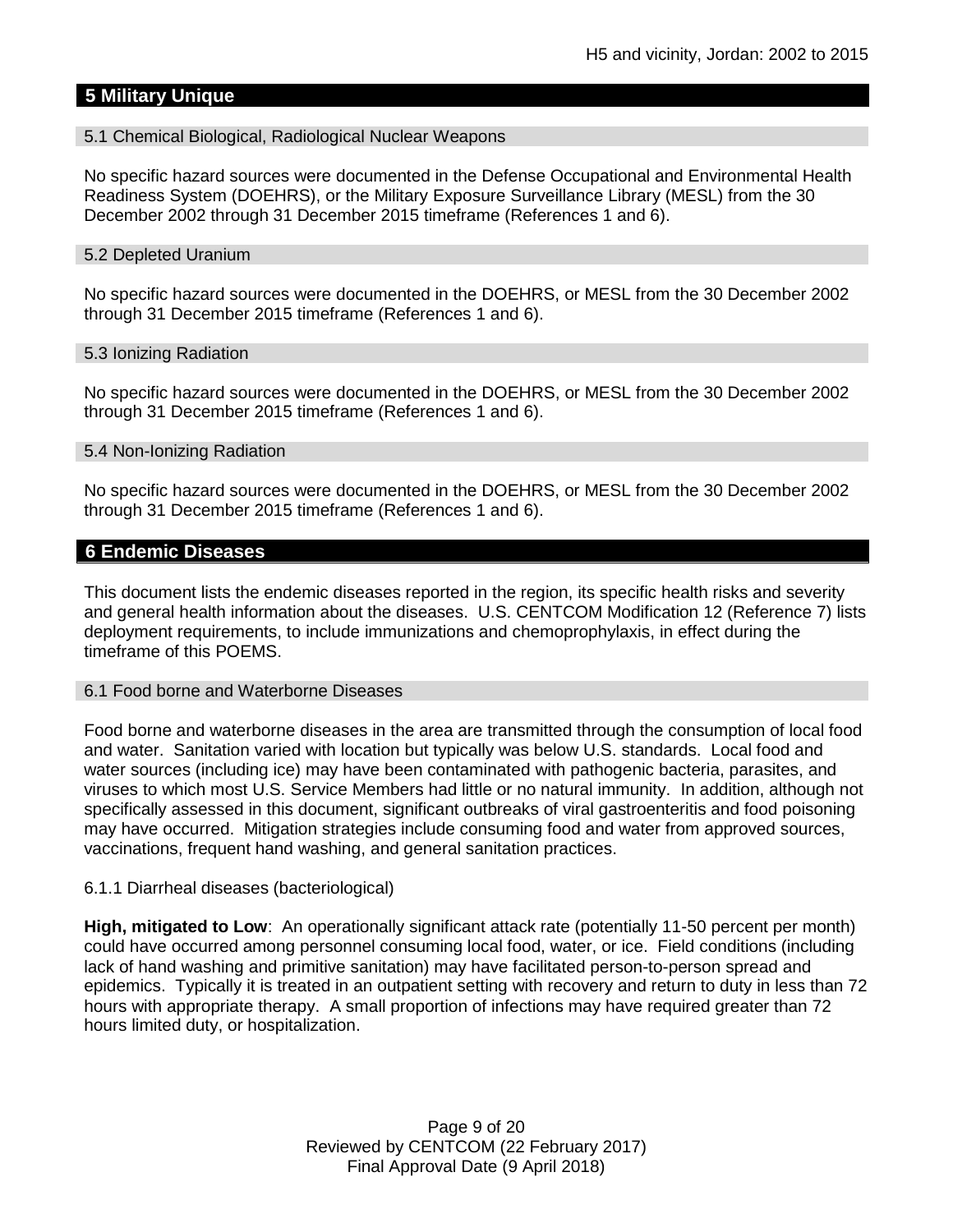## 6.1.2 Hepatitis A

**None**: Rare cases (less than 0.1 percent per month attack rate) could have occurred among unvaccinated personnel consuming local food, water, or ice. However, vaccination for hepatitis A is required for deployment into the CENTCOM Area of Responsibility.

## 6.1.3 Diarrheal diseases (protozoal)

**Moderate, mitigated to Low**: A small number of cases (less than one percent per month attack rate) could have occurred among personnel consuming local food, water, or ice. Outbreaks affecting a higher percentage of personnel were possible with *Cryptosporidium*. Symptomatic cases may have varied in severity. Typically it is a mild disease demonstrating recovery and return to duty in less than 72 hours with appropriate therapy; severe cases may have required one to seven days of supportive care, followed by return to duty.

## 6.1.4 Typhoid/paratyphoid fever

**Moderate, mitigated to Low**: Rare cases (less than 0.1 percent per month attack rate) could have occurred among unvaccinated personnel consuming local food, water, or ice. Common source outbreaks may have occurred. With appropriate treatment, typhoid and paratyphoid fever are debilitating febrile illnesses typically requiring one to seven days of supportive care, followed by return to duty. Risk is elevated during warmer months and in populated areas with poor sanitation. Asymptomatic carriers are common with typhoid and contribute to sustained transmission.

## 6.1.5 Brucellosis

**Low**: Extremely rare cases (less than 0.01 percent per month attack rate) could have occurred. Humans contract brucellosis through consumption of contaminated dairy products (or foods made with such products) or by occupational exposures to infected animals. Brucellosis is a febrile illness of variable severity, potentially requiring inpatient care. Convalescence is usually over seven days even with appropriate treatment.

## 6.1.6 Hepatitis E

**Low**: Extremely rare cases (less than 0.01 percent per month attack rate) could have occurred. Typical cases involve one to three weeks of debilitating symptoms, sometimes initially requiring inpatient care. Recovery and return to duty may require a month or more.

## 6.1.3 Short-term Health Risks:

**Variable, unmitigated; Low, mitigated**: The overall unmitigated short-term risk associated with food borne and waterborne diseases ranged from High (bacterial diarrhea) to Moderate (protozoal diarrhea and typhoid/paratyphoid fever) to Low (brucellosis and hepatitis E) to None (hepatitis A) if local food or water was consumed. Preventive medicine measures reduce the risk to Low. Confidence in the health risk estimate is High.

## 6.1.4 Long-term Health Risks:

## **None identified based on available data.**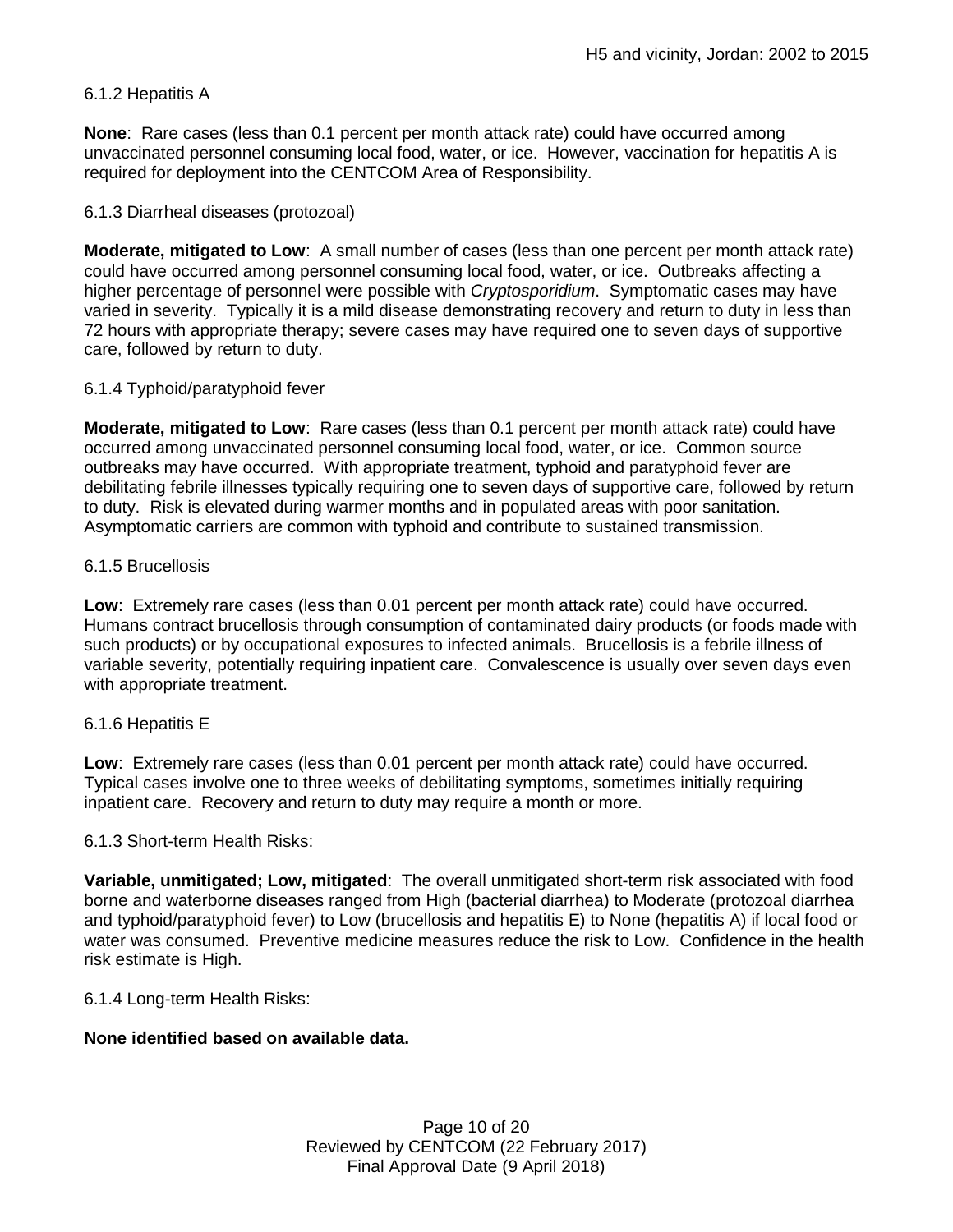## 6.2 Arthropod Vector-Borne Diseases

During the warmer months (typically April through October), ecological conditions countrywide support arthropod vectors, including mosquitoes, ticks, and sand flies, with variable rates of disease transmission. A wide variety of vector-borne diseases occur at low or unknown levels. Individually, most of these diseases were likely to affect only a small percentage of personnel. However, the combined risk was higher, and many diseases have the potential to cause prolonged illness and, in some cases, death. Mitigation strategies include proper wear of treated uniforms, application of repellent to exposed skin, and use of bed nets and chemoprophylaxis (when applicable). Additional methods included the use of pesticides, reduction of pest/breeding habitats, and engineering controls.

## 6.2.1 Leishmaniasis-cutaneous

**Moderate, mitigated to Low**: A small number of cases (less than one percent per month attack rate) could have occurred among personnel exposed to sandfly bites in areas with infected people, rodents, dogs, or other reservoir animals. In groups of personnel exposed to heavily infected sandflies in focal areas, attack rates can be very high (over 50 percent). Cutaneous infection is unlikely to be debilitating, though lesions can be disfiguring. Definitive treatment previously required non-urgent evacuation to the continental U.S. however not all cases require evacuation.

## 6.2.2 Leishmaniasis-visceral

**Low**: Disease was assessed as present; rare cases (less than 0.1 percent per month) cannot be ruled out among personnel exposed to sandfly bites in areas with infected humans, dogs, or other reservoir animals. Asymptomatic chronic infections may occur which may become symptomatic years later. When symptomatic, visceral leishmaniasis causes a severe febrile illness which typically requires hospitalization with convalescence over seven days. Chronic asymptomatic infections may occur, which can become symptomatic years after exposure if the immune system is compromised by chronic illnesses, human immunodeficiency virus, or other factors.

### 6.2.3 Crimean-Congo hemorrhagic fever

**Low**: Crimean-Congo hemorrhagic fever was present and rare cases (less than 0.1 percent per month) cannot be ruled out among personnel exposed to tick bites. Direct contact with blood and body fluids of an infected animal or person may also transmit infection. It is a very severe illness typically requiring intensive care with fatality rates from five to 50 percent.

### 6.2.4 Sandfly fever

**Moderate, mitigated to Low**: Sporadic cases could have occurred most of the time. However, conditions may have supported unpredictable and explosive increases in transmission. During peak transmission, operationally significant attack rates (potentially one to 10 percent per month) could have occurred among personnel exposed to sandfly bites. In small groups exposed to heavily infected sandfly populations in focal areas, attack rates could have been very high (potentially up to 50 percent). Debilitating febrile illness typically requires one to seven days of supportive care followed by return to duty.

### 6.2.5 Sindbis (and Sindbis-like viruses)

**Low**: Sindbis and sindbis-like viruses were assessed as present. Rare cases (less than 0.1 percent per month) could not be ruled out among personnel exposed to mosquito bites. Debilitating febrile illness is often accompanied by rash, typically requiring one to seven days of supportive care.

> Page 11 of 20 Reviewed by CENTCOM (22 February 2017) Final Approval Date (9 April 2018)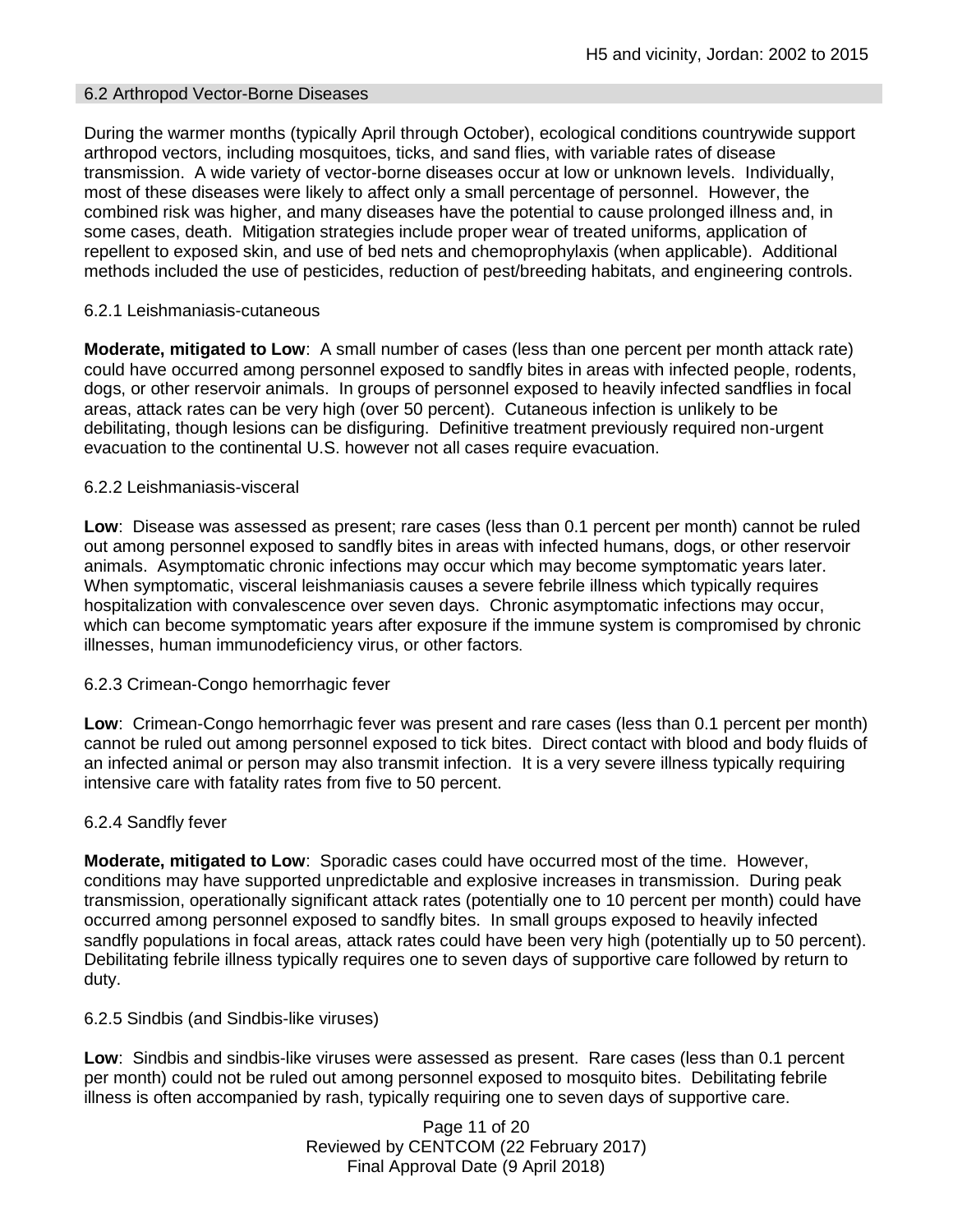Significant arthralgias could have persisted for several weeks or more in some cases.

6.2.6 Rickettsioses, tickborne (spotted fever group)

**Moderate, mitigated to Low**: Rickettsioses were present. Though data were insufficient to assess potential disease rates, up to one percent of personnel exposed to tick bites could have been affected per month under worst-case conditions. Rickettsioses are typically debilitating febrile illnesses requiring one to seven days of supportive care, followed by a return to duty. More prolonged and severe infections may have occurred with rare fatalities. Fatality rates in untreated cases could be higher.

### 6.2.7 West Nile fever

**Moderate, mitigated to Low**: West Nile fever was present but levels were unknown. Data were insufficient to assess potential disease rates. However, a small number of cases (less than one percent per month attack rate) could have occurred among personnel exposed to mosquito bites. West Nile fever is a febrile illness typically requiring one to seven days of inpatient care, followed by a return to duty

### 6.2.8 Plague

**Low:** The plague was assessed as present and rare cases (less than 0.1 percent per month) could not be ruled out among personnel exposed to rodents and flea bites. Epidemic transmission was unlikely, but may have occurred under conditions of crowding, with heavy flea exposure and respiratory transmission. Plague is a potentially severe illness which may require more than seven days of hospitalization and convalescence.

#### 6.2.9 Short-term health risks:

**Variable, unmitigated; Low, mitigated:** The overall unmitigated short-term risk associated with arthropod vector-borne diseases ranged from Moderate (leishmaniasis-cutaneous, rickettsioses tickborne [spotted fever group], West Nile fever, and sandfly fever) to Low (leishmaniasis-visceral, Crimean-Congo hemorrhagic fever, sindbis and sindbis-like viruses, and plague). Risk was reduced to Low by preventive medicine measures, proper wear of the uniform, and application of repellent to exposed skin. Confidence in the risk estimate is High.

### 6.2.10 Long-term health risks:

**Low:** The unmitigated risk was Low for leishmaniasis-visceral (chronic). Risk was reduced by preventive medicine measures, proper wear of the uniform, and application of repellent to exposed skin. Confidence in the risk estimate is High.

#### 6.3 Water-Contact Diseases

Operations or activities that involved extensive water contact may have resulted in personnel being temporarily debilitated with leptospirosis and schistosomiasis in some locations. Bodies of surface water were likely to be contaminated with human and animal waste. Activities such as wading or swimming may have resulted in exposures to enteric diseases such as diarrhea and hepatitis via incidental ingestion of water. Prolonged water contact may have also lead to the development of a variety of potentially debilitating skin conditions such as bacterial or fungal dermatitis. Mitigation strategies include avoiding water contact and recreational water activities, proper wear of uniform (especially footwear), and protective coverings for cuts or abraded skin.

> Page 12 of 20 Reviewed by CENTCOM (22 February 2017) Final Approval Date (9 April 2018)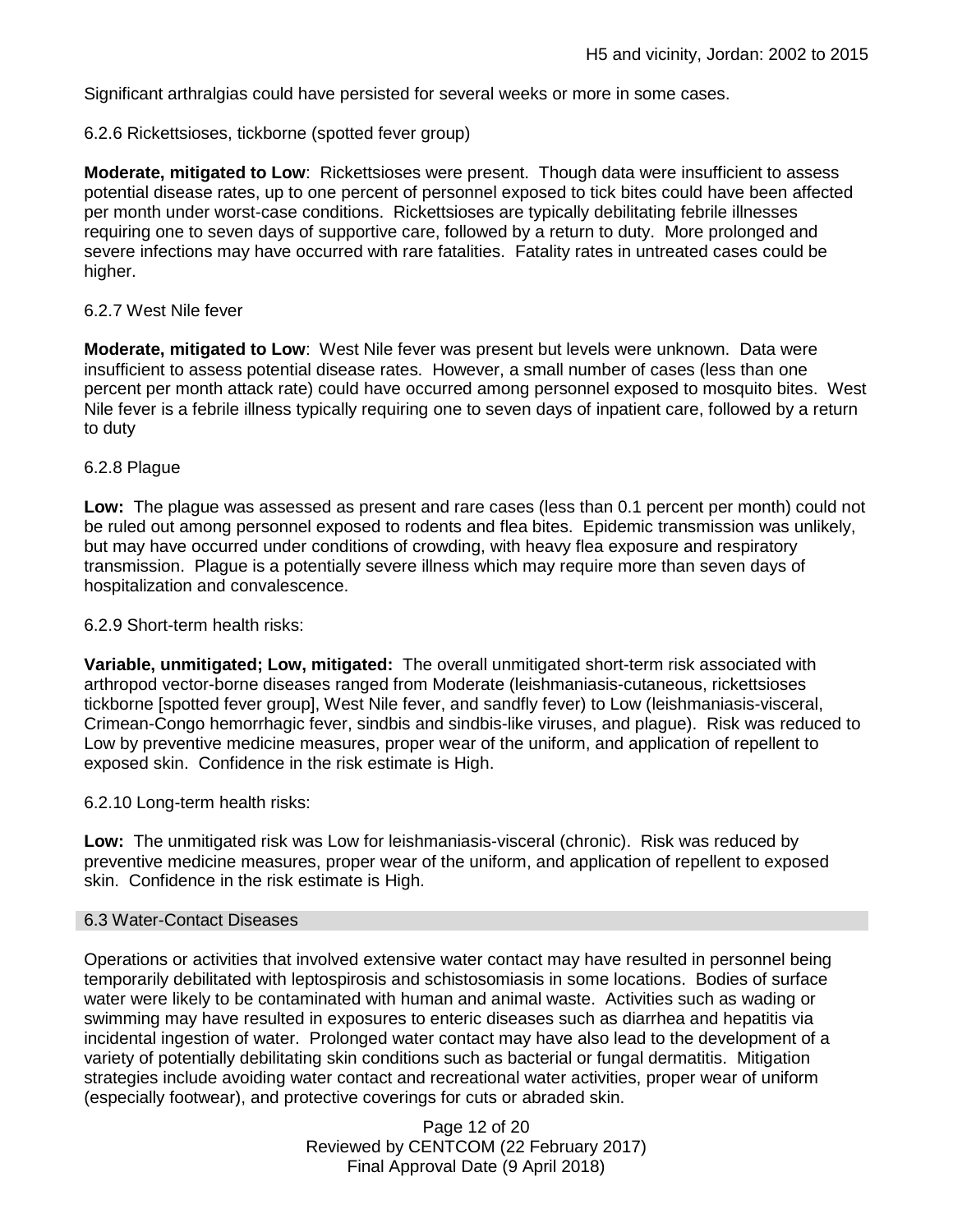## 6.3.1 Leptospirosis

**Moderate, mitigated to Low**: Although data were insufficient to assess potential disease rates, up to one percent to 10 percent of personnel wading or swimming in bodies of water such as lakes, streams, or irrigated fields could have been affected per month. In groups with prolonged exposure to heavily contaminated foci, attack rates could have been up to 50 percent. Debilitating febrile illness typically requires one to seven days of inpatient care, followed by a return to duty. Some cases may have required prolonged convalescence.

## 6.3.2 Schistosomiasis

**Moderate, mitigated to Low**: A small number of cases (less than one percent per month attack rate) could have occurred among personnel wading or swimming in fecally contaminated bodies of water such as lakes, streams, or irrigated fields. In groups with prolonged exposure to heavily contaminated foci, attack rates could have exceeded 10 percent. Mild infections are generally asymptomatic. In very heavy acute infections, a febrile illness (acute schistosomiasis) may have occurred requiring hospitalization and convalescence over seven days.

6.3.3 Short-term health risks:

**Moderate, unmitigated; Low, mitigated:** The overall unmitigated short-term risk associated with water contact diseases were Moderate. Risk was reduced to Low by preventive medicine measures. Confidence in the risk estimate is High.

6.3.4 Long-term health risks:

## **None identified based on available data.**

### 6.4 Respiratory Diseases

Deployed U.S. Forces may have been exposed to a wide variety of common respiratory infections in the local population. These may have included influenza, pertussis, viral upper respiratory infections, viral and bacterial pneumonia, and others. U.S. military populations living in close-quarter conditions were at risk for substantial person-to-person spread of respiratory pathogens. Influenza is of particular concern because of its ability to debilitate large numbers of unvaccinated personnel for several days. Mitigation strategies include routine medical screenings, vaccination, enforcing minimum space allocation in housing units, implementing head-to-toe sleeping in crowded housing units, implementation of proper personal protective equipment (PPE) when necessary for healthcare providers and detention facility personnel.

## 6.4.1 Tuberculosis

**Low:** The risk of tuberculosis in U.S. Forces varied with individual exposure. Infection typically requires prolonged indoor exposure to local populations with high tuberculosis incidence rates. Individuals with prolonged indoor exposure to the local population in countries with an incidence at or above 25 per 100,000 were at increased risk for latent tuberculosis infection. The Army Surgeon General defined increased risk in deployed Soldiers as indoor exposure to locals or third country nationals of greater than one hour per week in a highly endemic active tuberculosis region. Mitigation strategies include routine medical screenings, enforcing minimum space allocation in housing units, implementing head-to-toe sleeping in crowded housing units, and implementation of proper PPE, when necessary (treating active case, detainee operations). Additional mitigation includes active case isolation in negative pressure rooms, where available.

> Page 13 of 20 Reviewed by CENTCOM (22 February 2017) Final Approval Date (9 April 2018)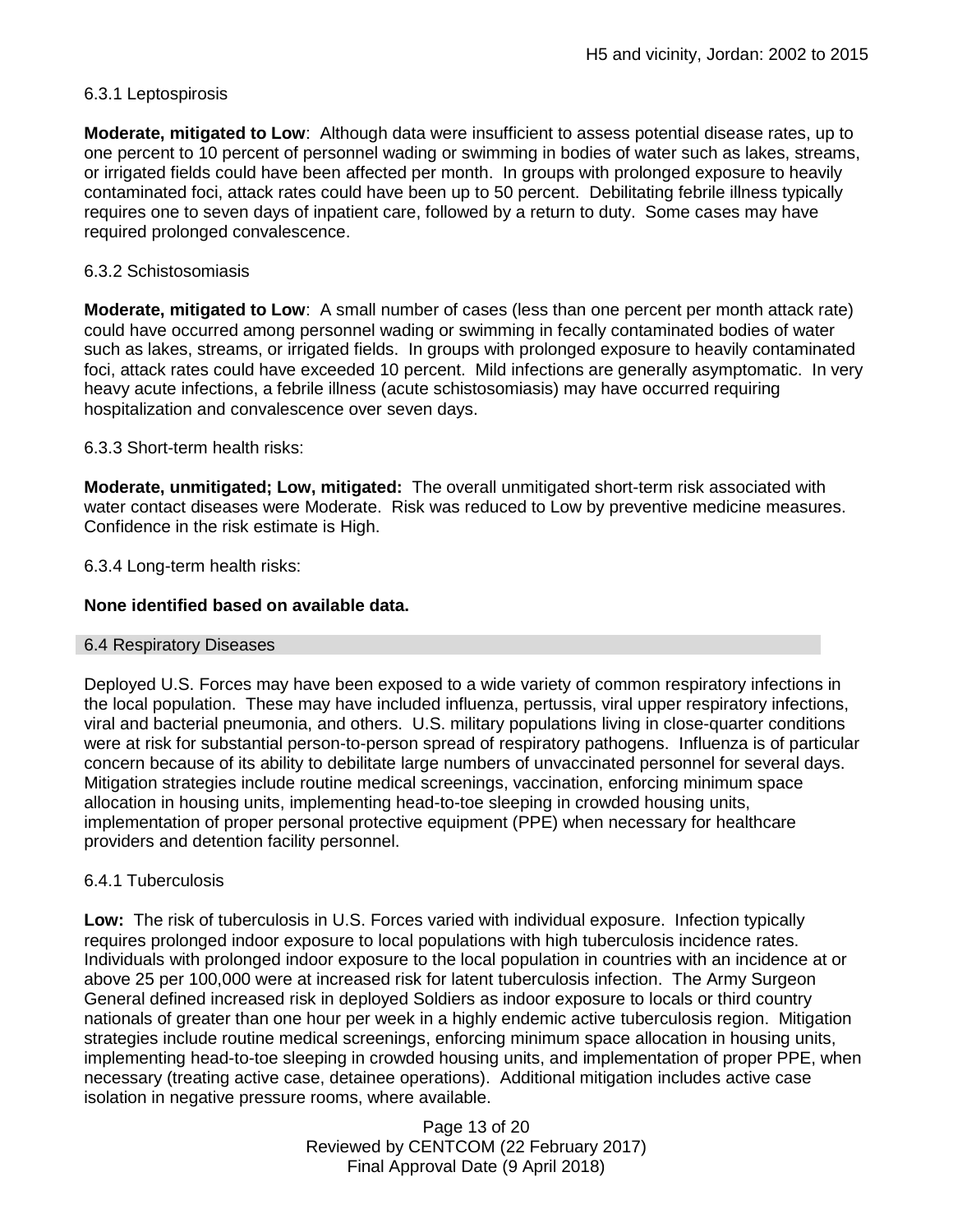## 6.4.2 Meningococcal meningitis

**Low:** Meningococcal meningitis risk was Low among unvaccinated personnel who have close contact with the local population. Meningococcal meningitis was potentially a very severe disease typically requiring intensive care; fatalities may have occurred in five to 15 percent of cases.

6.4.3 Short-term health risks:

**Low:** The overall short-term risk associated with respiratory diseases was Low. Confidence in the risk estimate is High.

### 6.4.4 Long-term health risks:

**None identified based on available data.** Tuberculosis is evaluated as part of the post deployment health assessment. A tuberculosis skin test is required post-deployment if potentially exposed and is based upon individual service policies.

#### 6.5 Animal-Contact Diseases

### 6.5.1 Rabies

**Low:** Rabies risk was assessed as roughly comparable to rabies risk in the U.S.; however, personnel bitten by potentially infected reservoir species may develop rabies in the absence of appropriate prophylaxis. Rabies causes very severe illness with near 100 percent fatality rate in the absence of post-exposure prophylaxis. According to the Jordan Ministry of Health, between 1997 and 2011, no human rabies cases were reported despite hundreds of reported animal bites; the number of postexposure prophylaxes given is unknown. One case of rabies was reported in 2012 and one in 2014. No cases of rabies acquired in Jordan have been identified in U.S. Service Members to date. The vast majority (greater than 99 percent) of persons who develop rabies disease will do so within a year after a risk exposure, there have been rare reports of individuals presenting with rabies disease up to six years or more after their last known risk exposure. Mitigation strategies include command prohibition on feeding or watering stray or domestic animals and making pets of stray animals, reduction of animal habitats, active pest management programs, and timely treatment of feral animal scratches and bites.

### 6.5.2 Anthrax

**Low:** Rare cases (less than 0.1 percent per month attack rate) could have occurred among personnel with occupational-type exposure to livestock or wild herbivores, or hides or wool products from these species, as well as handling or consumption of undercooked meat. In the absence of such exposures, risk is essentially zero. Cutaneous and gastrointestinal anthrax are the most common forms of naturally occurring anthrax. The risk of naturally acquired inhalation (pulmonary) anthrax is remote. Cutaneous anthrax typically requires one to seven days of supportive care with subsequent return to duty. Gastrointestinal anthrax typically requires hospitalization and has a high fatality rate if untreated. Inhalation anthrax is very severe, often requiring intensive care and fatalities may occur even in treated cases. Mitigation measures include consuming approved food sources, proper food preparation and cooking temperatures, avoidance of animals and farms, dust abatement when working in these areas, vaccinations, and proper PPE for personnel working with animals.

### 6.5.3 Q-Fever

**Moderate, mitigated to Low:** Q-fever was assessed as present. Rare cases (less than 0.1 percent per month) could not be ruled out among personnel exposed to aerosols from potentially infected

> Page 14 of 20 Reviewed by CENTCOM (22 February 2017) Final Approval Date (9 April 2018)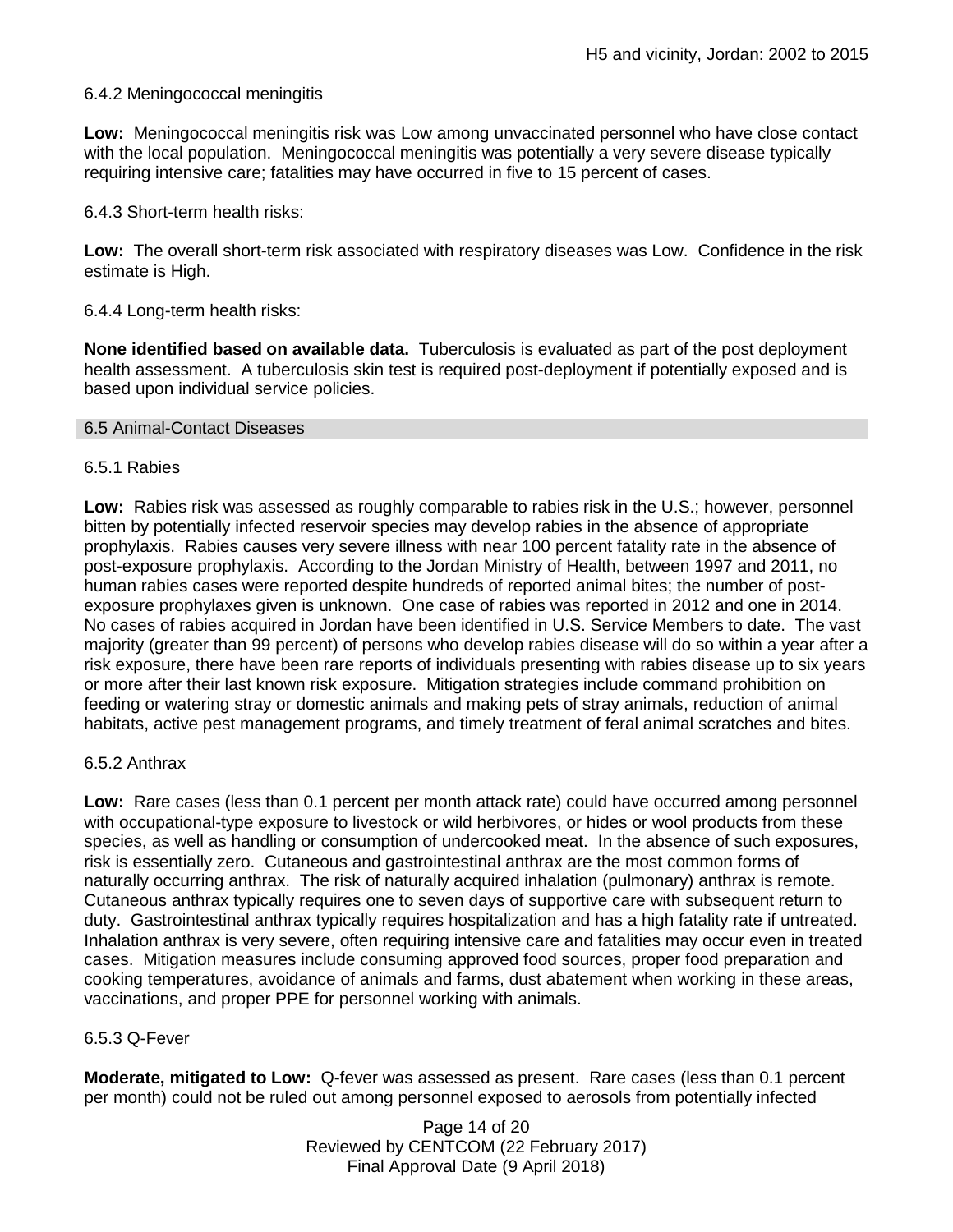animals, with clusters of cases possible in some situations. Significant outbreaks (affecting one to 50 percent) could have occurred in personnel with heavy exposure to barnyards or other areas where animals were kept. Unpasteurized milk may also have transmitted infection. Debilitating febrile illness, sometimes presented as pneumonia, typically require one to seven days of inpatient care followed by a return to duty.

## 6.5.4 Avian influenza

**Low:** Extremely rare cases (less than 0.01 percent per month attack rate) could have occurred. Very severe illness could have occurred with fatality rates higher than 50 percent in symptomatic cases. Although avian influenza is easily transmitted among birds, bird-to-human transmission is extremely inefficient. Human infections have occurred on a very rare basis and have been associated with activities involving close, direct contact with infected poultry, such as plucking, slaughter, or other handling. There is no risk from consumption of properly cooked poultry products. Mitigation strategies include avoidance of birds/poultry and proper cooking temperatures for poultry products.

6.5.5 Short-term health risks:

**Variable, unmitigated; Low, mitigated:** The overall unmitigated short-term risk associated with animal-contact diseases ranged from Moderate (q-fever) to Low (rabies, anthrax, and H5N1 avian influenza). Risk was reduced to Low by preventive medicine measures. Confidence in the risk estimate is High.

6.5.6 Long-term health risks:

**Low:** A Low long term risk exists for rabies because, in rare cases, the incubation period for rabies can be several years.

### **7 Venomous Animals**

The species listed below are medically relevant, have home ranges that overlap the location of H5 and vicinity, and could have presented a short-term health risk if personnel were exposed to the venom (References 8, 9, and 10).

7.1 Spiders

 *Latrodectus tredecimguttatus* and *Loxosceles rufescens*: Severe envenoming is possible. Bites are potentially lethal but unlikely.

 *Latrodectus pallidus*: Clinical effects are uncertain but *Latrodectus pallidus* is related to medically important species of spiders, therefore major envenoming cannot be excluded.

### 7.2 Scorpions

 *Androctonus amoreuxi*, *Androctonus crassicauda*, and *Leiurus quinquestriatus*: Severe envenoming is possible. Stings are potentially lethal.

*Hottentotta judaicus*: Moderate envenoming is possible but stings are unlikely to prove lethal.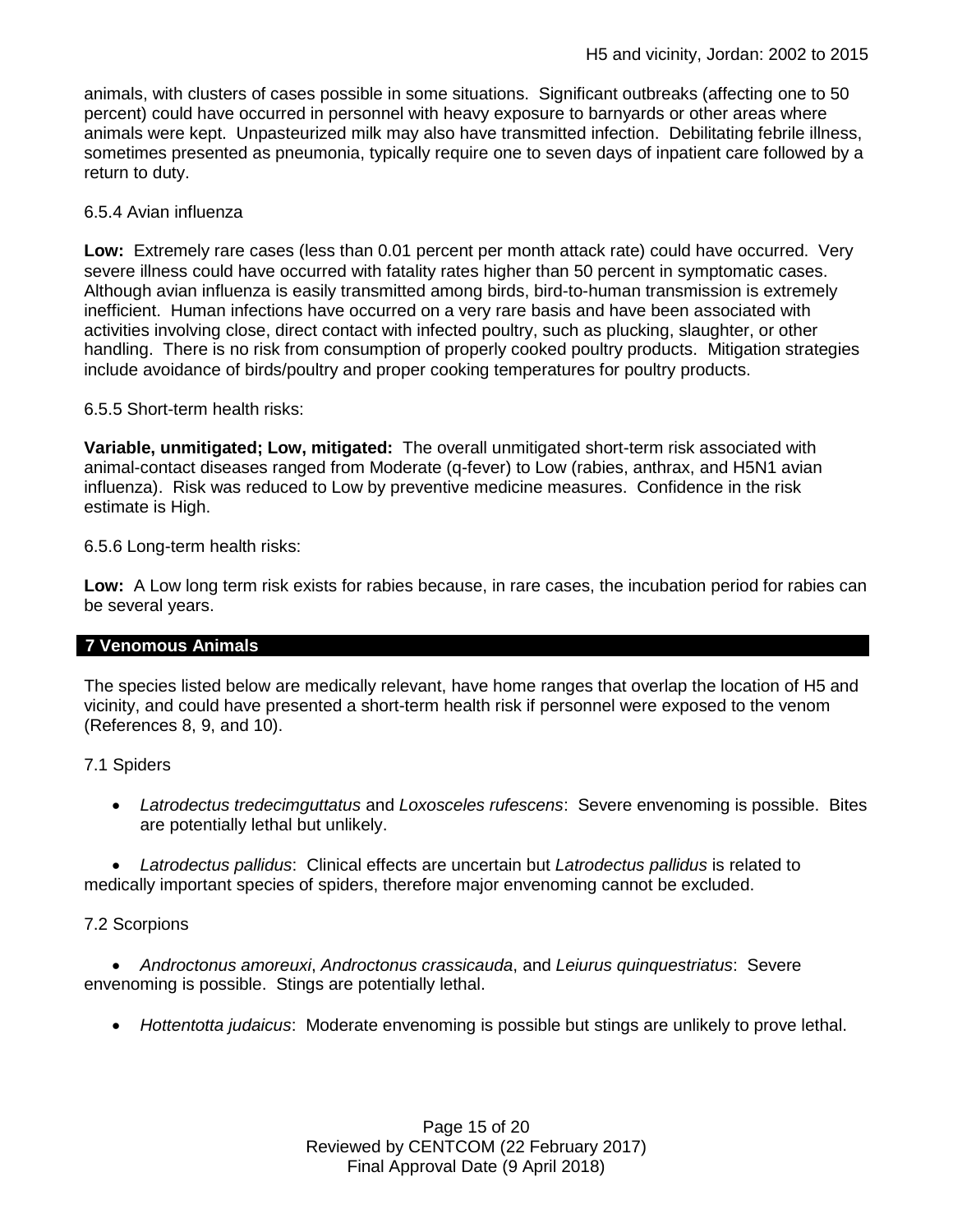## 7.3 Snakes

 *Atractaspis engaddensis* and *Macrovipera lebetina*: Severe envenoming is possible. Bites are potentially lethal.

 *Cerastes gasperettii* and *Walterinnesia aegyptia*: Unknown. Potentially lethal envenoming is unlikely but cannot be excluded.

*Pseudocerastes persicus fieldi*: Unknown. Bites are unlikely to cause significant envenoming.

7.4 Short-term health risk:

**Low.** If exposed, effects of venom vary with species from localized swelling and pain to potentially lethal effects. Mitigation strategies included avoiding contact, proper wear of uniform (especially footwear), timely medical treatment, and use of pesticides. Confidence in the health risk estimate is Low (Reference 4, Table 3-6).

7.5 Long-term health risk:

**None identified.** Exposure to venom from animals potentially encountered at H5 and vicinity does not cause long-term health effects.

## **8 Heat/Cold Injury**

## 8.1 Heat Injury

Risk of an individual suffering a heat illness is not determined by a single threshold value. Instead a variety of risk factors, including environmental conditions, clothing, and activity level are examined on a daily basis to determine the degree of heat stress risk to units. Risk factors that influence heat illness risk include the wet bulb globe temperature category, previous daily wet bulb globe temperature categories, previous and projected daily workload and level of exertion, days of heat acclimatization, amount of quality sleep, level of fitness and health, use medications, supplements, dietary aids, alcohol, previous instances of heat illness, and age.

Ambient daily high temperatures at H5 and vicinity historically exceed 75 degrees Fahrenheit (°F) from April to October, indicating that heat stress hazards should have been assessed and a risk matrix should have been employed daily to determine the degree of heat illness risk.

Once risk levels from heat stress are determined, preventive measures can be implemented to mitigate heat illness casualties. Preventive measures for heat illness casualties include education and communication of heat casualty prevention information, identification of individuals who exhibit risk factors, implementation of work-rest guides, proper hydration and food intake, and use of recommended clothing (Reference 11).

### 8.1.1 Short-term health risk:

**Variable, mitigated to Low.** Heat illness risk factors across the population at H5 and vicinity were assessed to determine the heat illness risk level to units. The variety of risk factors resulted in variable risk of heat stress across the population. The risk of heat illness was reduced to Low through implementation of preventive measures. Confidence in the health risk estimate is Low (Reference 4, Table 3-6).

> Page 16 of 20 Reviewed by CENTCOM (22 February 2017) Final Approval Date (9 April 2018)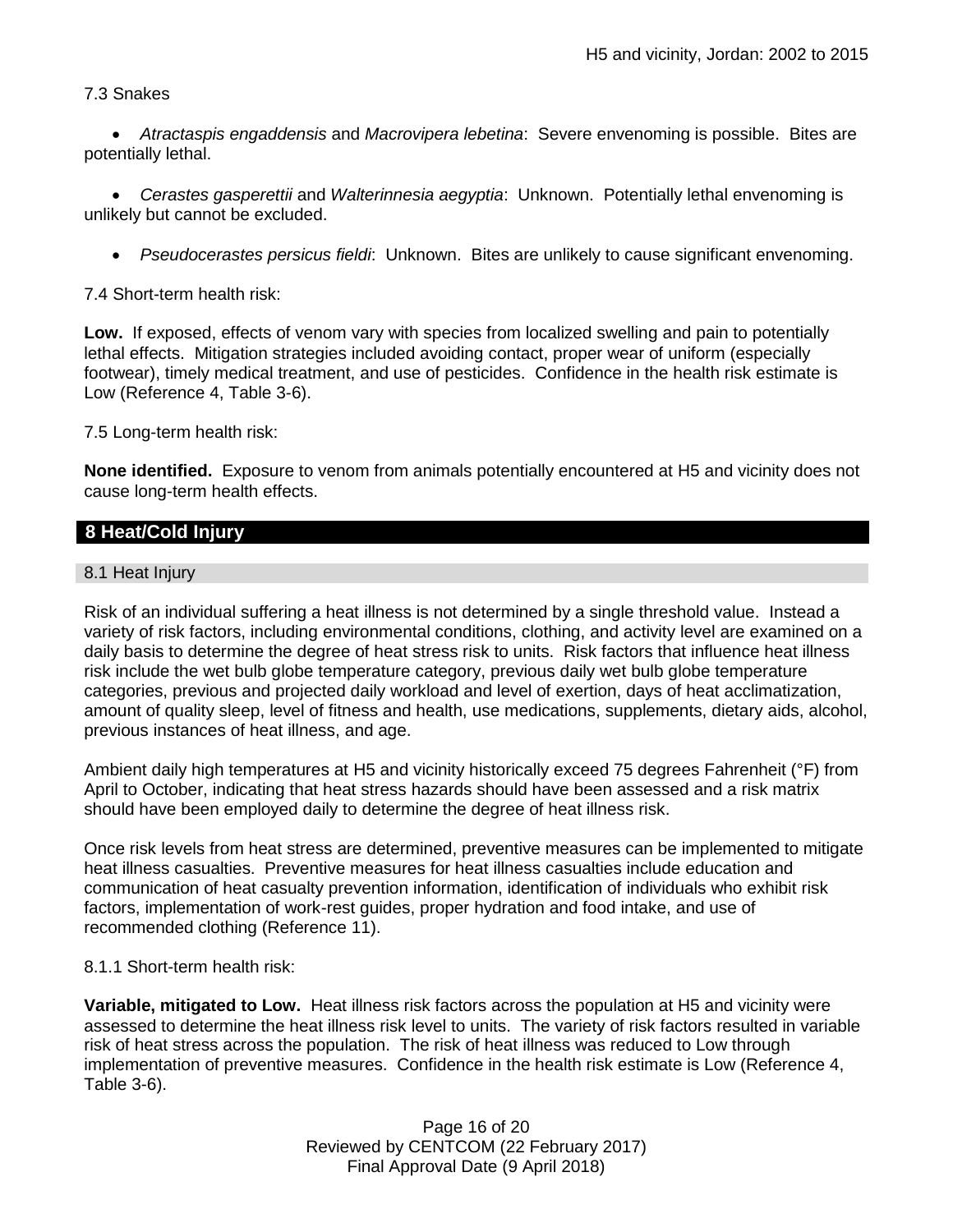## 8.1.2 Long-term health risk:

**Unknown.** Long-term health effects from exposure to high levels of heat stress are not adequately documented and available data appears inconclusive (Reference 12).

#### 8.2 Cold Stress

As with heat stress, cold stress is largely dependent on operational and individual factors instead of environmental factors alone. Cold stress can be assessed by determining the air temperature, wind speed, if an individual becomes wet due to precipitation or water immersion, use of proper gear, availability of adequate shelter, proper fitness, proper food and hydration, degree of mobility, and contact with conductive cooling surfaces (Reference 13).

Ambient daily low temperatures at H5 and vicinity historically are below 60°F from January to December, indicating that wetness or wet clothes may have presented a hazard of non-cold freezing injuries, and below 40°F from December to March, indicating that cold stress may have presented a hazard.

Preventive measures were implemented to mitigate cold injury casualties. Preventive measures for non-cold freezing injuries and cold illness include education and communication of cold casualty prevention information, use of recommended clothing and personal protection, activity to keep warm, proper hydration and food intake, and use of adequate shelter.

8.2.1 Short-term and long-term health risks:

**Low.** The health risk of cold injury is Low. Confidence in the health risk estimate is Medium (Reference 4, Table 3-6).

## **9 Noise**

### 9.1 Continuous

No specific hazard sources were documented in the DOEHRS or MESL from the 30 December 2002 through 31 December 2015 timeframe. Specific health risks from exposure to noise generated by airfield operations at H5 were not identified and use of noise mitigating PPE is unknown, airfield operations presented a potential hazard source.

9.1.1 Short-term health risks:

## **Not evaluated.**

9.1.2 Long-term health risks:

#### **Not evaluated.**

#### 9.2 Impulse

No specific hazard sources were documented in the DOEHRS or MESL from the 30 December 2002 through 31 December 2015 timeframe.

> Page 17 of 20 Reviewed by CENTCOM (22 February 2017) Final Approval Date (9 April 2018)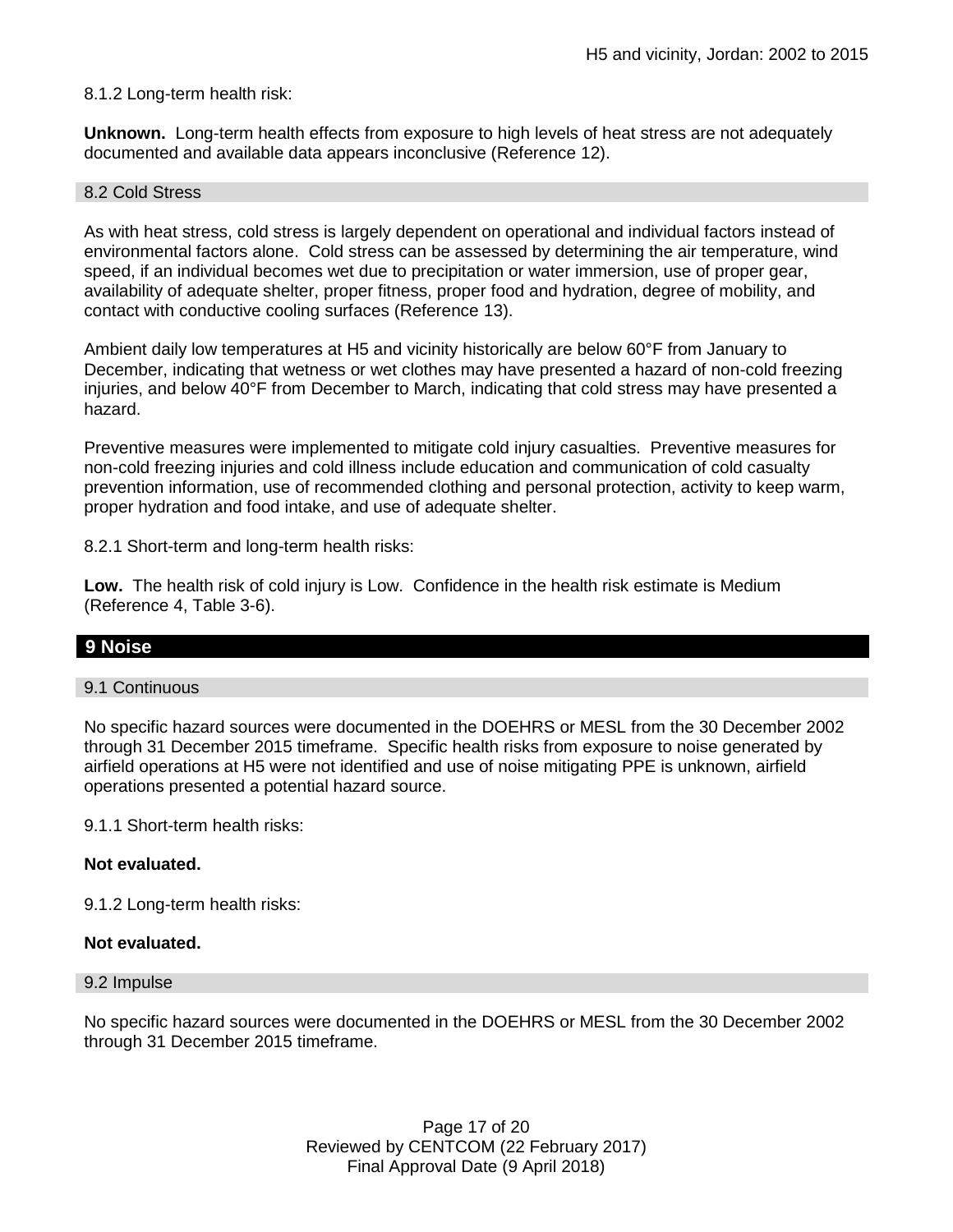## 9.2.1 Short-term health risks:

## **Not evaluated**.

9.2.2 Long-term health risks:

## **Not evaluated**.

## **10 Unique Incidents/Concerns**

## 10.1 Potential environmental contamination sources

DoD personnel are exposed to various chemical, physical, ergonomic, and biological hazards in the course of performing their mission. These types of hazards depend on the mission of the unit and the operations and tasks, which the personnel are required to perform to complete their mission. The health risk associated with these hazards depends on a number of elements including what materials are used, how long the exposure last, what is done to the material, the environment where the task or operation is performed, and what controls are used. The hazards can include exposures to heavy metal particulates (e.g., lead, cadmium, manganese, chromium, and iron oxide), solvents, fuels, oils, and gases (e.g., carbon monoxide, carbon dioxide, oxides of nitrogen, and oxides of sulfur). Most of these exposures occur when performing maintenance task such as painting, grinding, welding, engine repair, or movement through contaminated areas. Exposures to these occupational hazards can occur through inhalation (air), skin contact, or ingestion; however, exposures through air are generally associated with the highest health risk.

## 10.2 Waste Sites/Waste Disposal

No specific hazard sources were documented in the DOEHRS or MESL from the 30 December 2002 through 31 December 2015 timeframe.

## 10.3 Fuel/petroleum products/industrial chemical spills

No specific hazard sources were documented in the DOEHRS or MESL from the 30 December 2002 through 31 December 2015 timeframe.

### 10.4 Pesticides/Pest Control:

No specific hazard sources were documented in the DOEHRS or MESL from the 30 December 2002 through 31 December 2015 timeframe.

### 10.5 Asbestos

No specific hazard sources were documented in the DOEHRS or MESL from the 30 December 2002 through 31 December 2015 timeframe.

### 10.6 Lead Based Paint

No specific hazard sources were documented in the DOEHRS or MESL from the 30 December 2002 through 31 December 2015 timeframe.

> Page 18 of 20 Reviewed by CENTCOM (22 February 2017) Final Approval Date (9 April 2018)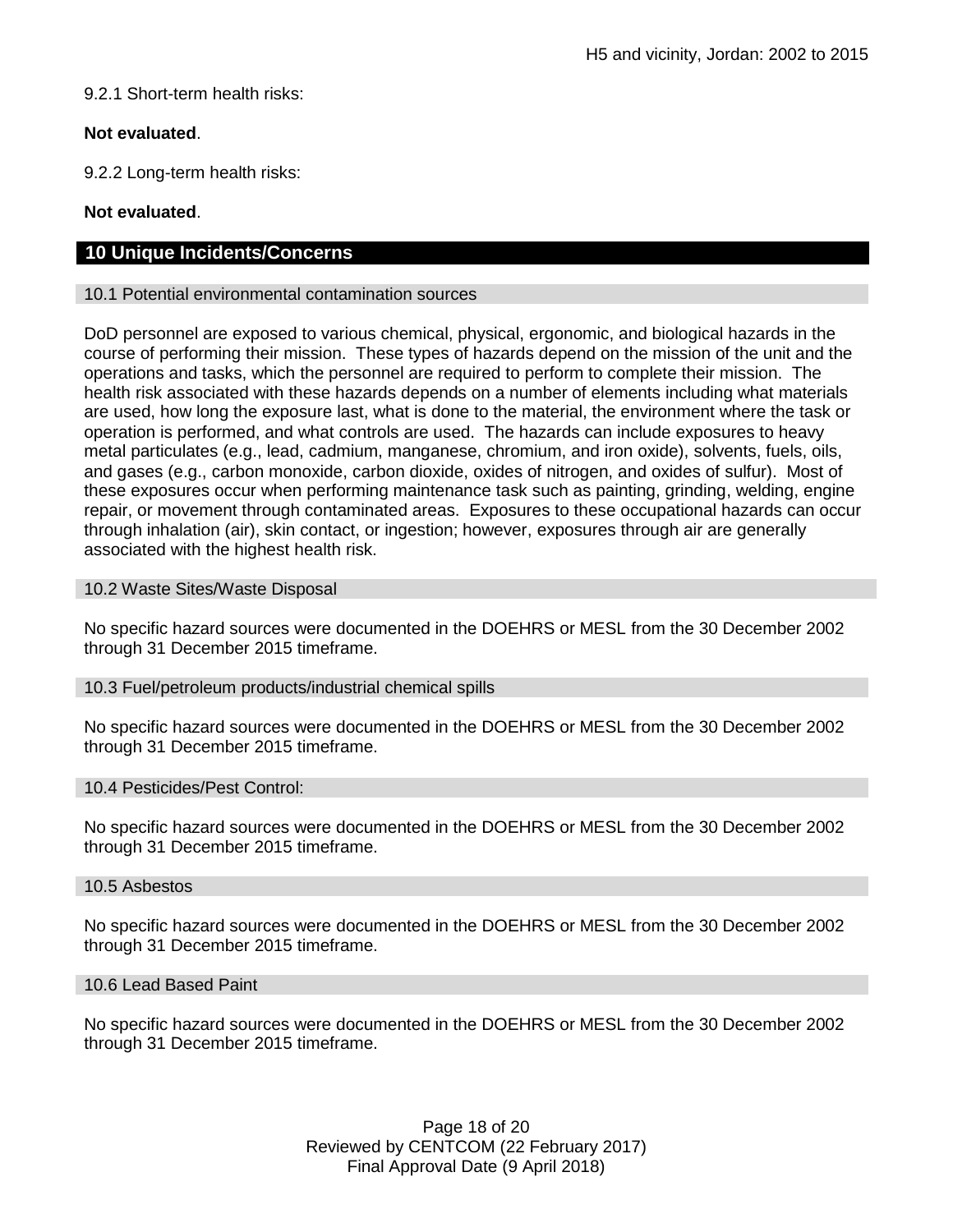## 10.7 Burn Pit

Burn pits were not identified as being present on H5 or in the vicinity of H5. However, while not specific to H5 and vicinity, the consolidated epidemiological and environmental sampling and studies on burn pits that have been conducted as of the date of this publication have been unable to determine whether an association does or does not exist between exposures to emissions from the burn pits and long-term health effects (Reference 14). The Institute of Medicine committee's (Reference 14) review of longterm health consequences of exposure to burn pits in Iraq and Afghanistan suggests that service in Jordan (i.e., a broader consideration of air pollution than exposure only to burn pit emissions) may be associated with long-term health effects, particularly in susceptible (e.g., those who have asthma) or highly exposed subpopulations, such as those who worked at or near the burn pit. Such health effects would be due mainly to high ambient concentrations of PM from both natural and anthropogenic sources, including military sources. If that broader exposure to air pollution turns out to be relevant, potentially related health effects of concern are respiratory and cardiovascular effects and cancer. Susceptibility to the PM health effects could be exacerbated by other exposures, such as stress, smoking, local climatic conditions, and co-exposures to other chemicals that affect the same biologic or chemical processes. Individually, the chemicals measured at burn pit sites in the study were generally below concentrations of health concern for general populations in the U.S. However, the possibility of exposure to mixtures of the chemicals raises the potential for health outcomes associated with cumulative exposure to combinations of the constituents of burn pit emissions and emissions from other sources.

## **11 References**

- 1. Defense Occupational and Environmental Health Readiness System (referred to as the DOEHRS-EH Module) at [https://doehrs-ih.csd.disa.mil/Doehrs/.](https://doehrs-ih.csd.disa.mil/Doehrs/) Department of Defense Instruction 6490.03, *Deployment Health*, 2006.
- 2. Department of Defense Instruction 6055.05, Occupational and Environmental Health, 2008.
- 3. Joint Chiefs of Staff. Procedures for Deployment Health Surveillance, MCM 0017-12, 7 December 2012.
- 4. USAPHC Technical Guide 230, June 2013 Revision.
- 5. Singh, A. and Singh, A.K. 2013. ProUCL Version 5.0.00 Technical Guide-Statistical Software for Environmental Applications for Data Sets with and without Nondetect Observations. EPA: Washington, WA, USA.
- 6. DoD MESL Data Portal: https://mesl.apgea.army.mil/mesl/. Some of the data and reports used may be classified or otherwise have some restricted distribution.
- 7. Modification 12 to United States Central Command Individual Protection and Individual Unit Deployment Policy, 02 December 2013.
- 8. Clinical Toxinology Resources: http://www.toxinology.com/. University of Adelaide, Australia.
- 9. Amr, Z, Disi, A. Venomous Snakes and Snakebites in Jordan. Clinical Toxinology in Asia Pacific and Africa. 2015.
- 10. Amr, Z, Amr, S. Snakebites in Jordan. The Snake. 1983.

Page 19 of 20 Reviewed by CENTCOM (22 February 2017) Final Approval Date (9 April 2018)